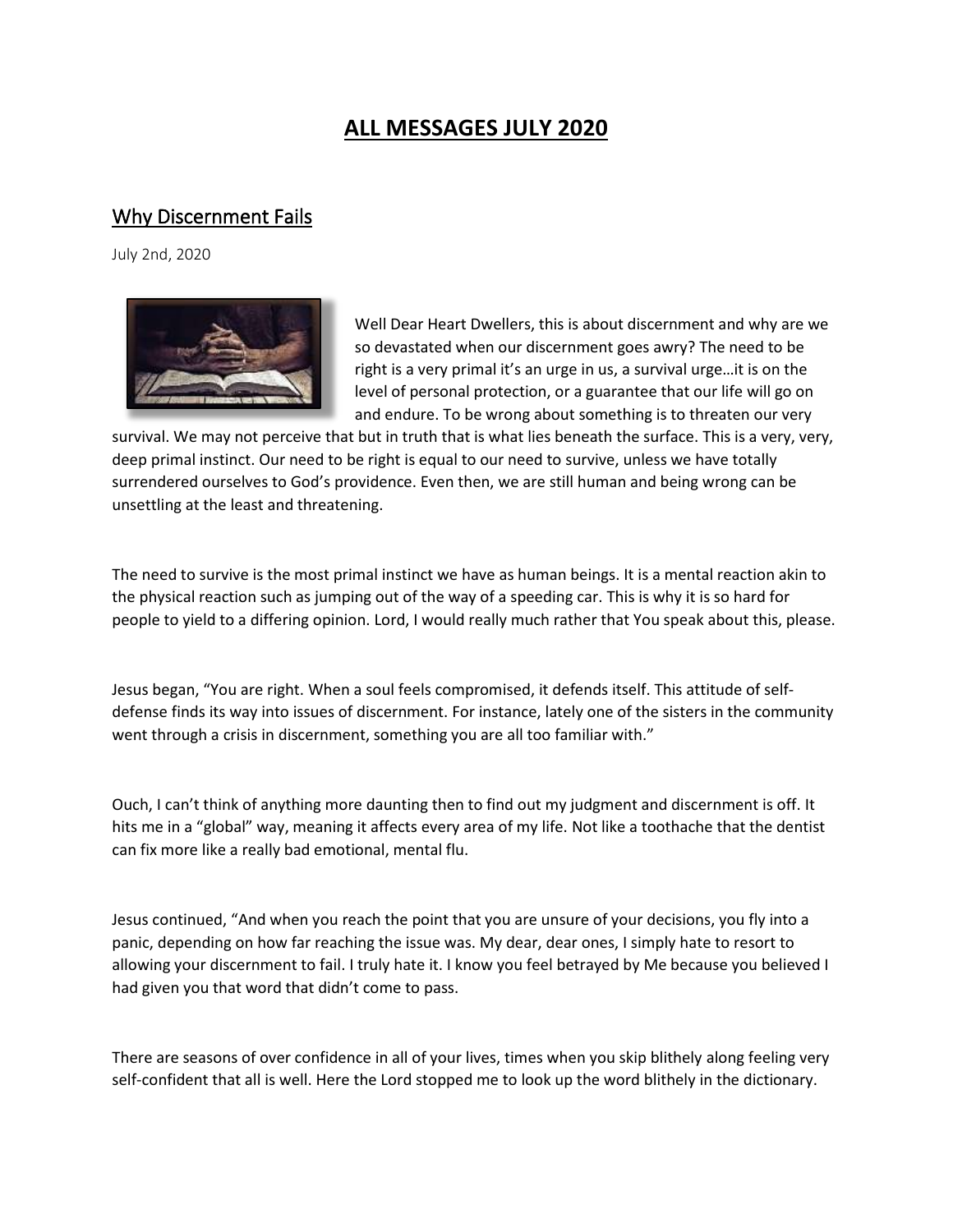This is what it said: The adjective **blithe** used to mean happy and carefree, but over time it has also come to describe **someone who isn't paying attention the way they should.**

Jesus continued, "This is when you get into trouble in discernment. You fall into a somewhat comfortable and secure, happy go lucky, attitude. I am not saying you shouldn't be happy, but a Christian can never afford to be care free. You wear a target and the enemy is always watching for a misstep that could lead to your downfall.

My precious ones, I know well how you feel when you fail in discernment, and I am right there with you, on the same page, feeling your pain, praying for your deliverance, and comforting you. I care very deeply for your peace and happiness and I know the disastrous affect failed discernment can have in your lives. You begin to question everything you have ever done. However, it is better for you to know that there is a problem before it's too late, and you act in error on what you believe to be true.

Most errors in discernment come from your strong desire to have things your way. In these cases, the stronger your attachment, the less reliable your discernment is likely to be. None the less, I do work with you to bring you to truth.

Lord, I remember when I was trying to discern your will for me in marriage, I just could not trust anything, not even your still small voice, because I was so needy.

Jesus continued, "And this is precisely why I teach you detachment. If all that you care about is My will, any result in discernment is acceptable. It is when you want something so badly that you tend to gloss over the truth while I am trying to get you to pay attention. Typically, you become "confused" or at least that is what the demons tell you. Yet in truth, you are not confused, you are just wanting something so badly, that you balk at accepting any other result… you set up an internal conflict over the issues, not even recognizing that you are avoiding the truth.

I have to tell you, the demons will oblige you and interfere with your discernment, even your Bible Promise readings, because they recognize your unhealthy attachment to certain results and they want to exploit you to lead you in a wrong direction. I allow this because of your strong self-will, I need you to recognize that your attitude is off. Beloved, this happens over and over again in so many different ways, even on a daily basis.

This is why the relinquishing of your own will in ALL matters is absolutely key to your peace and happiness. The enemy is so clever, he will try to lead you astray through the hidden desires in your heart, sometimes even desires you have no real waking knowledge of. This is why I send you soul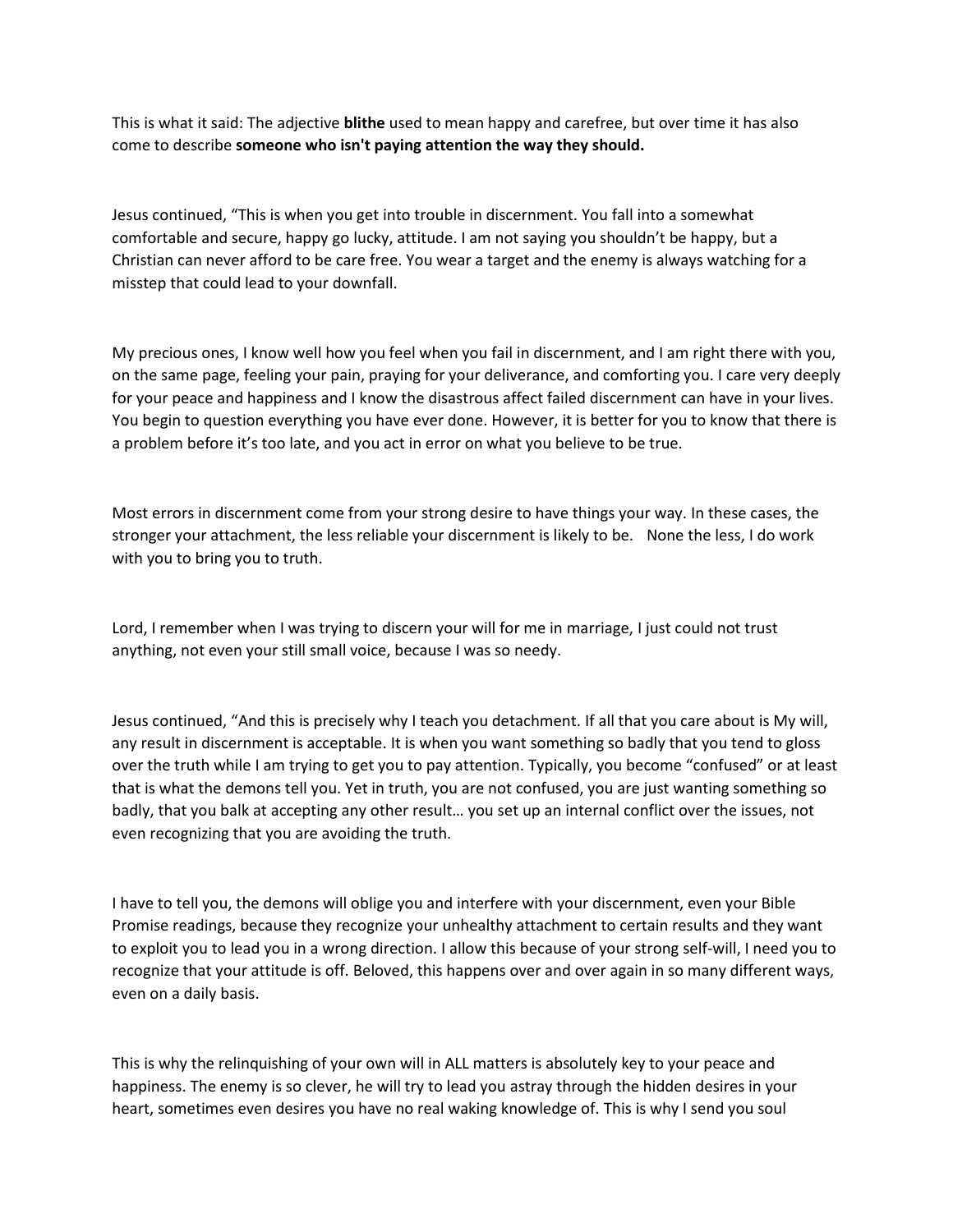friends, or someone more experienced in life to help you walk in My will. And those who have been wounded by harsh or manipulative shepherds have in the past done so much damage that sensitive souls avoid laying their discernment at anyone's feet.

In these cases, you must judge by the fruit. If you are in a season of discernment and you think you are in My will, but the fruit is very bad, then most likely you have been deceived. And I just want to take a break here for a second and say there are times when it may look like bad fruit but it's really opposition from the devil so there's another point of discernment that comes when you get opposition. You made a decision and it was God's Will, but when you move forward you get all kinds of opposition. That's the time for you to discern again. Did I make the right choice and I'm just getting opposition from the devil or is the Lord trying to block me from doing something wrong? There is just no easy answer guys. It's, it's complicated, it's difficult and we have to be patient and have full confidence that the Lord will straighten it out. What is the fruit of your actions? Does it build up the body of Christ or cause division and scandal. I say this to you Clare because in your recent past you have dealt with a soul who led another soul astray and caused scandal and division in your midst. What is the fruit of this person's discernment? Is it not division and enmity, judgment and isolation from those that worked so well together in the past?   

This soul does not recognize what they are doing, but they are living in the fruit and it is not good, not good from My perspective. I wanted to use them for so much more, but they refused to yield to your discernment. Rather they have insisted on no further communication, because they think they were told by Me to cut off communication until you repented and agreed with them??? Did I say such a thing to them? No, I did not. I hate division, pride, rebellion in My Body. They walked right into the enemy's trap. I would have wished for the rebellious one to yield in a simple matter and work with the one she vowed obedience to.

It is a loss of grace to ignore the one that you profess obedience to. That is not My way. My way is to work with the leader who does not agree with something, and if they are lacking in truth to understand My way, I teach them. But never do I ex-communicate them from My life, nor do I teach that except in unusually sinful situations, which this is not. It is was a difference in opinion. It was a difference in opinion and perception and there was no cause for this to happen. This is what I mean by bad fruit.

There is so much more I would like to say about discernment My loved ones. So much. But I can sum it up in one sentence, "Consider the fruit." Sometimes there is not sufficient time to judge by the fruit, although immediate repercussions can disclose much about motive and whether good or evil is working here.

My precious ones, you must be so much wiser than your opponent, and always suspect their intervention to twist things to their advantage. How do you recognize their advantage? Division, hurt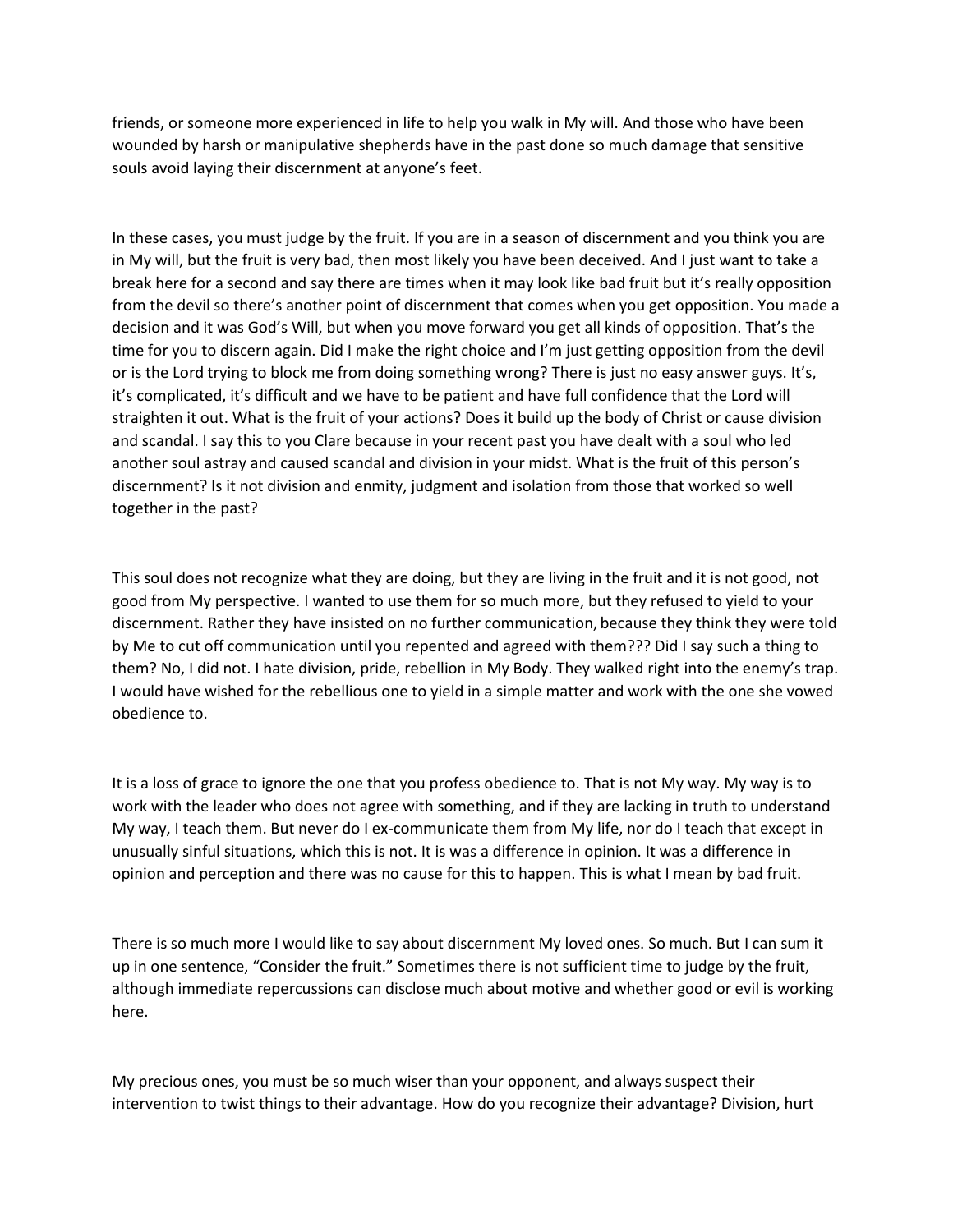feelings, alienation, loss, an unwillingness to work things out, especially a hasty right off, causing a breach in brotherly love, that damages many souls, not just the two of you. My way is peace, walk in peace, be a woman of peace, never a catalyst for division and rejection.

Now, going back to the disappointing results of failed discernment, My Children, do not collapse into depression because you got it wrong. Rather, thank Me that I intervened and prevented you from making a series of mistakes based on lies.

Be willing to be wrong. Do not allow your survival instincts to recoil and fly into a panic. Understand that you are only human and to err is human. That does not mean that all your discernment is wrong, it's like separating peas from gravel on your dinner plate. Invoke My Holy Spirit, "Holy Spirit, help me please!" If you are humble, you will receive the help you are asking for because your heart is well disposed.

However, if you are proud and self-assured, looking down on those who disagree with you, you are in for a most unpleasant ride on the devil's roller coaster. Do you know, the angels stand back from those who are proud when they ask for help? They are reluctant because they can see how I am using the predicament to correct you. In this case they look to Me to see if I want them to get involved. And very often I hold them back for the very same reasons.

So, to summarize, I am asking you who are meek and humble of heart, not to react when there is a possible error in discernment. Rather, take a very deep breath, thank Me for catching you and work with My Holy Spirit to separate truth from error. Consider your ways also, what led you into this error, was there some attachment that you were protecting? Are you stuck in self-will? This is nothing to be ashamed of. Why? Because it is the most common source of trouble in everyone's life. But if you have chosen to travel the road to perfection, sooner or later you will have to relinquish your will to live for Mine only.     

I love you, I care deeply for you, I hurt over this as much as you do, but I am faithful to correct the error of your ways so you may soon be in Heaven with Me, and in the meantime, avoid the traps the enemy has laid at your feet."

I bless you now My Beloved ones, with a willing spirit to live only My will in your lives.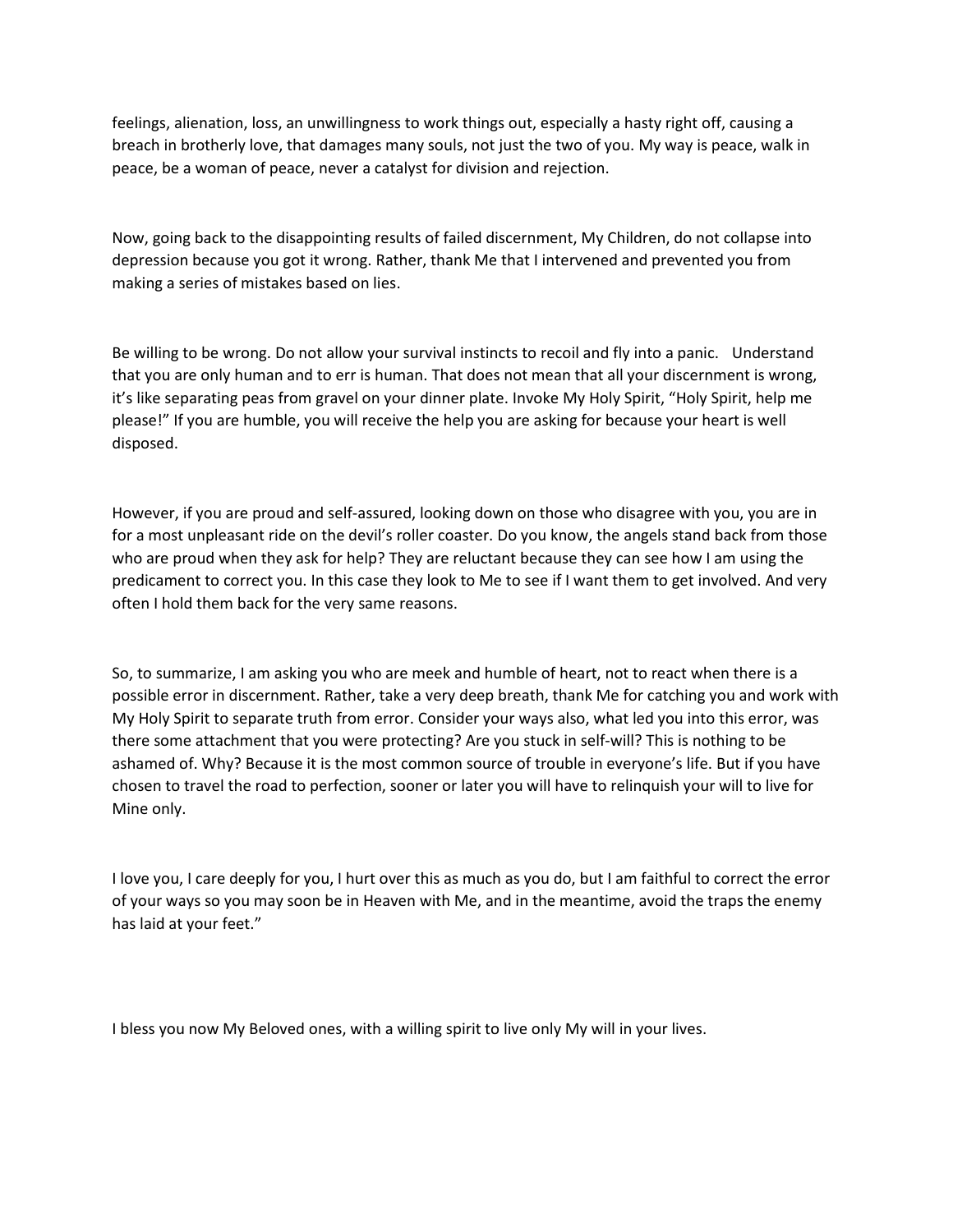## **My Heart Does Not Deceive, Nothing's Happening in September**

September 8, 2015



The Lord's tender heart is pleading with us tonight, Heartdwellers. He had a rather solemn message for us. I had a beautiful time in worship tonight, a really beautiful time. We danced together for a very long time. I was wearing my wedding gown, and He was wearing a white

suit with an orchid. And He was looking into my eyes so tenderly, and He was saying, "I've needed this so badly. I just needed you to come and rest in My arms and dance with Me and be with Me. I've needed

this so badly."

I could tell that He was truly longing for the presence of His Bride, a relaxed Bride, a Bride who was just totally enthralled with Him – really longing for that presence. And I think all of us have been so taken up with the Blood Moons and the Shemitah year and all the other things that we haven't really been paying attention to Him the way we should.

So, I'm going to go ahead and share this message with you, hoping it will be well received, because I know this is His heart. I know this is Him.

As I was recounting this message that I got during prayer time, the aroma of pipe tobacco was very, very strong in the room. And we searched every conceivable source. It wasn't coming from outside. And very often, when Holy Spirit is speaking to my heart, He allows this fragrance to enter the room as a confirming sign that it truly is Him. And, I wanted to be sure that this message WAS from Him, totally – so it was very comforting to receive that sign.

"Nothing of any significance is going to happen this September, except perhaps that My Bride will turn from her ways of filling her mind with false reports and seek Me alone with all her heart. That is what I am hoping for.

"All these other prognostications were a setup to get her mind off Me. I am tired, so tired, so very tired of her drinking from impure wells. I wish with all My Heart that her heart and mind were riveted on My hand and My Heart, never again to seek to know those things I do not disclose to her. Oh, how I long for her pure single minded, single hearted devotion and complete abandonment of her needs into My hands, that she would rest in Me, and cease from her own strivings.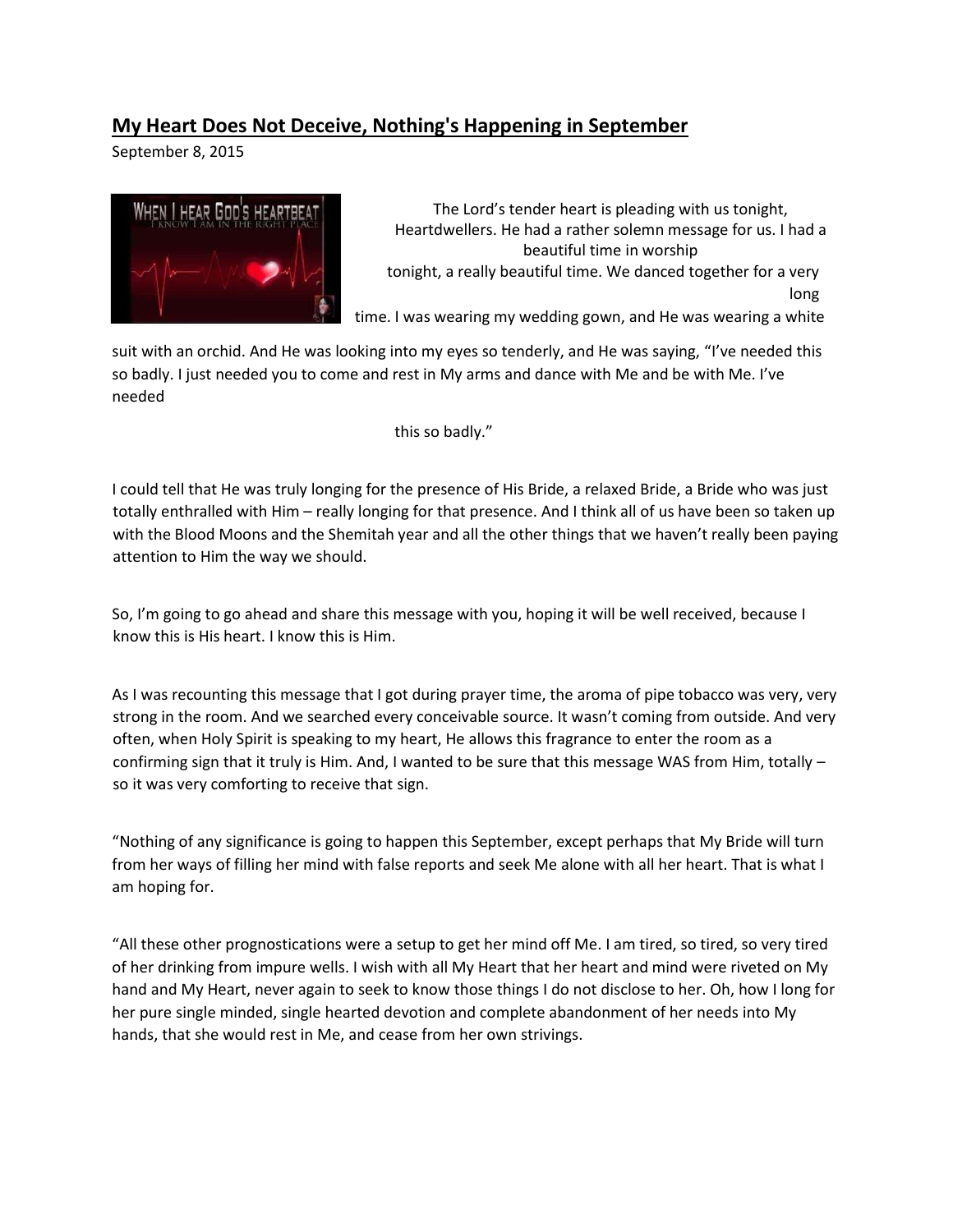"This burdens Me to no end. And if anything can be accomplished during this month, it is her recognizing the fruitless reckonings of the world and shutting them out only to run after Me with all her heart and mind. That is My desire for this month.

"You see, so many things that were planned, I have intercepted and made impossible for the 'powers that think they be' to carry out. So many things. Had she been listening to Me and Me alone, none of her time would have been wasted on these things. Rather, she would have been more productive for Me. Not self-centered, but God centered. Do you hear Me, My Bride? Oh, I do so hope you hear Me. Come along now, stop flirting with the world, return to My Pure Embrace, leave your self-seeking and striving behind you. I miss you, I miss the comfort of your arms, and your glance, and your embrace.

#### "I miss you.

"This is a time when I need comfort from you but you've been gone chasing after every soothsayer and prognosticator, and now that your striving is fruitless, will you return whole heartedly to ME?

"When you know Me intimately, day by day, you know all you need to know. But pride spurs you on to dig deeper, get more details, know more, figure more out, get the news before it's news, be informed so you can save yourself and your family. Really? Do you think you can save one hair on your head, let alone yourself or your family? Do you think your striving to know and be prepared apart from Me will accomplish that end?

"If this is what you think, you are sadly mistaken. That's why I've called and called and called you back to Me. I wanted to save you from the error of your ways, of men's ways and hold you close to My heart, where all is peaceful and edifying. But no, you have sought the noisy byways and high ways of the worldly. So, now is the time to turn from your own wisdom, your own strength, your own striving, your own thinking, and embrace Me. As you listen to My Heartbeat, all that you need to know about Me and My world will be disclosed to you with each beat of My Heart.

"Come now, let us reason together. Though your sins be as scarlet, I will make them white as snow. I am counting on you, My Bride, to have taken your lesson from these past two months. There is one place and one place alone suitable for your ears; that is against My chest, listening to every beat. From this place I will nourish, inform, comfort and prepare. This is all you need, all else is futile.

"Some of you will not receive this message and continue on in your striving and stressing. I am sad for you. I have offered you the most sacred place in all the universe and you instead have chosen the world.

"Others will indeed hearken to My voice and return to their home in My Heart. From this point I will lead you.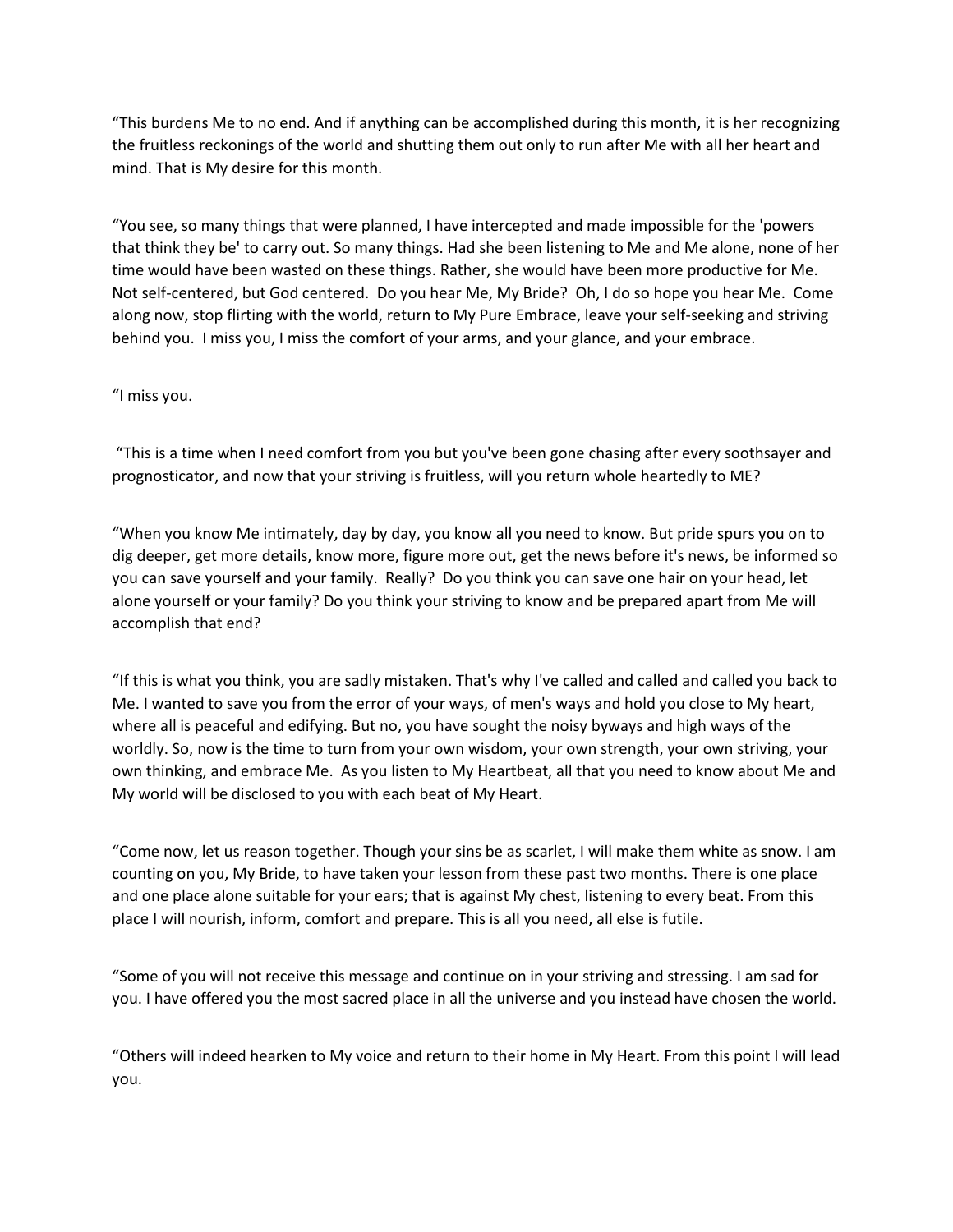You will have need of nothing beyond this. Invest your whole heart in learning to listen, hear, and console Me. Be the Marys that have chosen the better part.

"As you recognize and turn from your ways of chasing the world for the news, I will bless you with a tender and responsive ear to hearken to the pure source, the very beating of My Heart."

After I finished recording this, it's very interesting, I got a rhema from an internet source that comes up every time I boot on to the internet.

And the rhema said, "If you're not careful to flee the world, it will soon beguile you. And once you have tasted what the world has to offer, you will no longer have any taste for what God offers. The spouse in the Song of Songs sought her beloved on the streets of Jerusalem, and could not find Him. Bear in mind, that never have you had dealings with the world without being worse off in God's eyes than when you began."

And what this brings to mind is that there is a fine-tuning that goes on when we listen for the voice of the Spirit. And it's a very, very fine tuning, so different from the din and the noisiness of the world. So, if you're accustomed to receiving from the noisiness of the world, when you hear the quietness and the stillness of the Spirit, it's going to be very difficult to recognize that something is being said to you. So, as we cultivate that tender ear, listening to the very subtle voice of the Spirit, and of the Lord's heart – as we cultivate that, we move further and further away from worldly sources that are so loud and overbearing. But, if you continue on to receive from those loud, worldly sources – then your ear is not sensitive enough to really hear the Lord and His still, small voice.

So, in all things, we should strive to purify the source, what we hear from. Purify that source, and listen only to the Lord's heart.

The Lord bless you all.

### Dying To Our Flesh

July 8th, 2020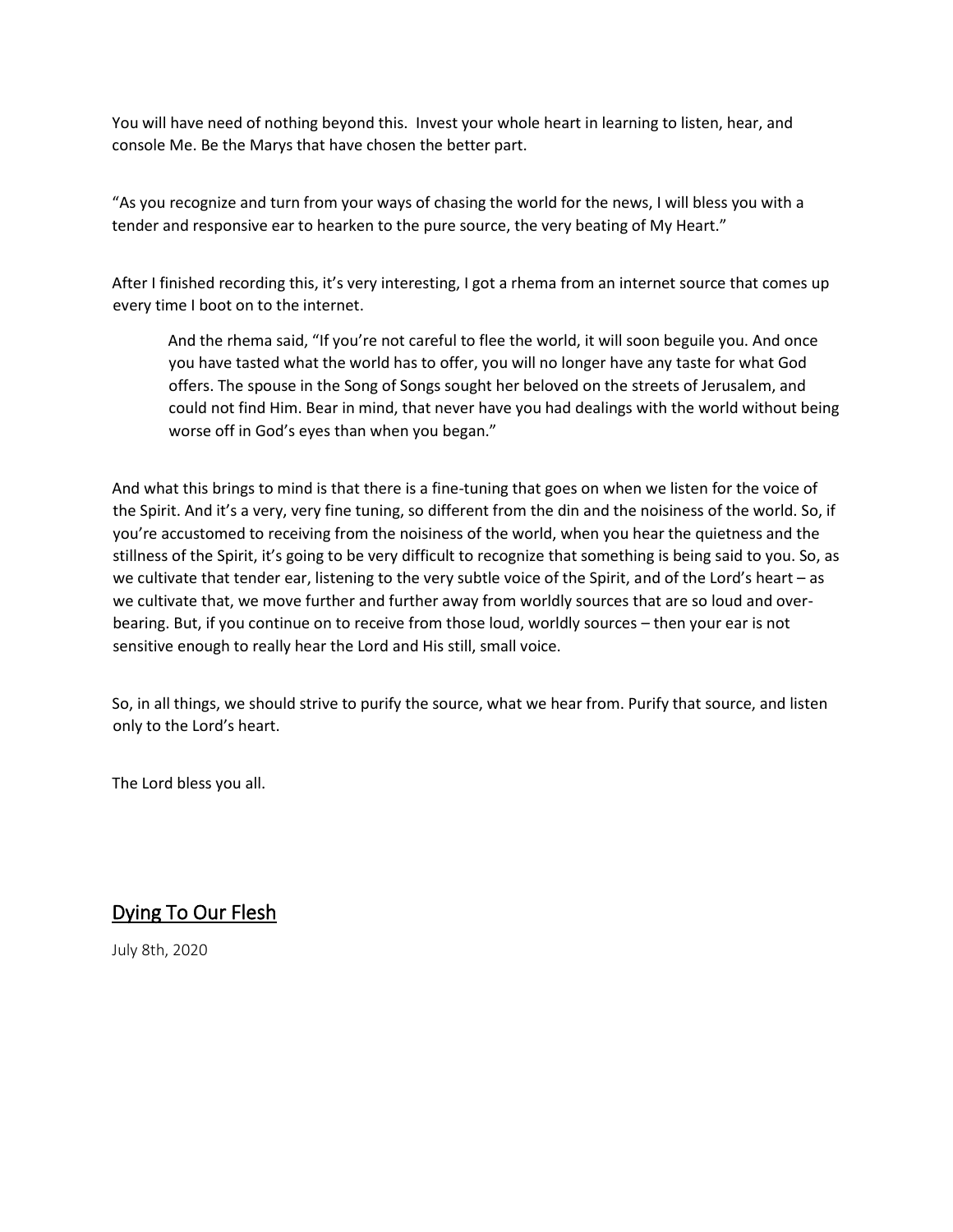

and Mercy He restored me.

The Lord give you comfort and resolution my dear heart dwellers. I have drifted into distractions lately, and through my own fault as well. I have not been praying properly. I have been missing the Lord very much, even though I knew He was here, I hadn't been able to drink deeply of His love. But in spite of my failings, in His kindness

I began my dialogue with Him, "In truth Lord all I want to do is listen to you and help my brothers and sisters. Please help me to keep my focus, and not give in to distractions."

Jesus began, very clearly, "You have many enemies Clare. They are quite busy cursing you and those curses which I do allow to land are bound to take a toll. I allow them to land so you can offer them to me for these souls and their conversion. They go for the jugular, in other words, for your relationship with Me. If they can separate us they can defeat you. But I will not let you stray far, My Love, you mean too much to Me and your heart is set on Me and My will. You may at times stagger and stumble, but I uphold you and no man can do to you anything I do not permit. I am guarding you My dearest.

What I really appreciate is your prayers for your enemies. They are a sorry lot and have very few who will lift them up to Me in prayer. Some of them are nearing the finish line for their lives and have no idea the torments prepared for them. How I wish I could rescue them from this, that is another reason I allow them to afflict you, your gentleness in praying for them is accompanied by many love offerings, even those physical things that make it harder for you.

Dear one, you must watch over your heart more carefully and say "NO" more often than you do to indulgences. I need this from you Clare. I need you to deny yourself more, much more and I promise you the fruit will be sweet.

I answered Him, Lord, I am helpless without Your grace of corresponding to grace. Help me please say "NO" to my flesh and yes to You.

Jesus continued, if only you knew how very much, I love you, it would be much easier for you to die to your flesh. That would be of benefit to us both.

Help me dear Lord to come to that realization. Please.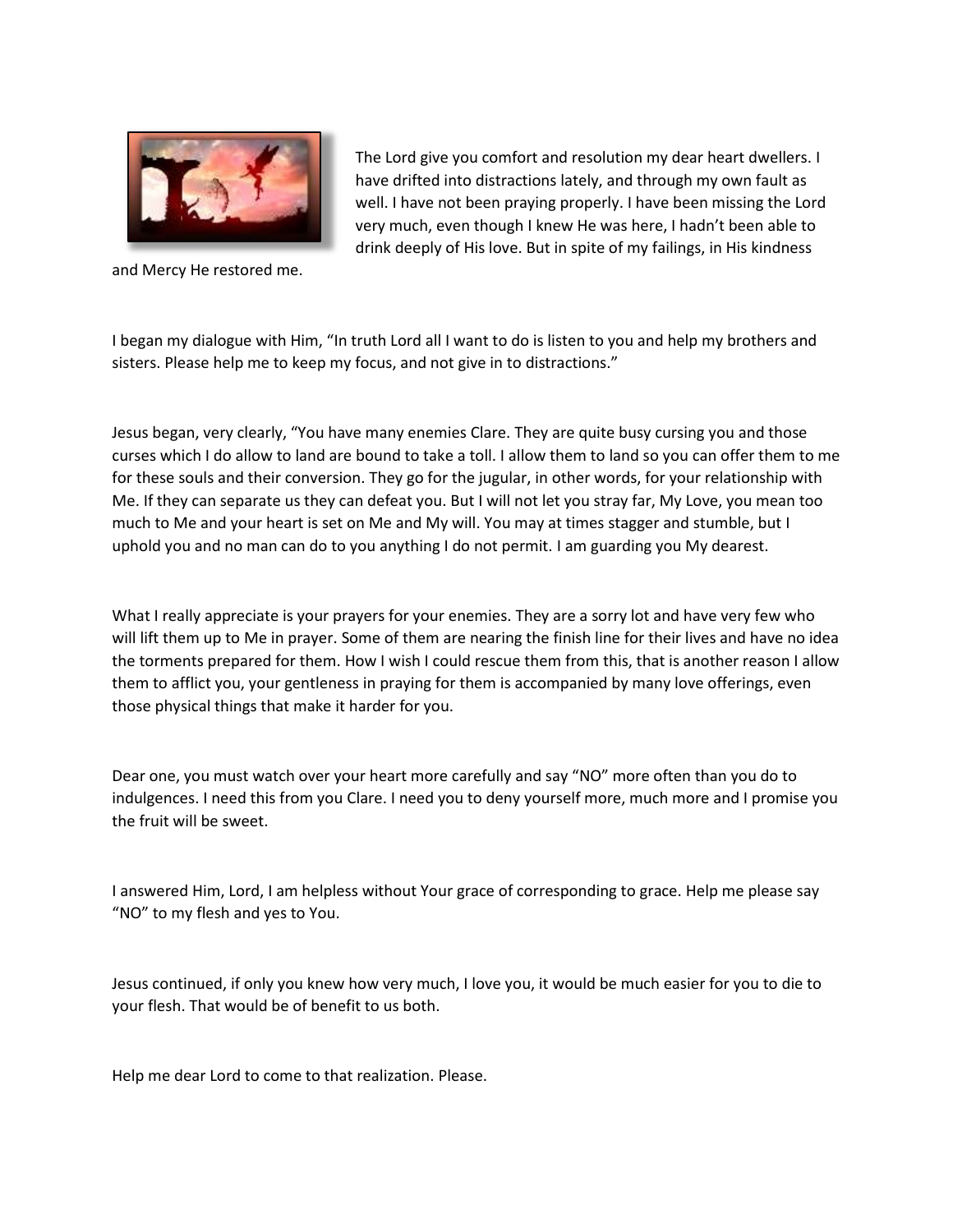I am here beside you and no one can change My plans, I will work with you. Begin with the very, very little things and then progress from there. You need to grow stronger before you can carry a heavier offering.   

Lord, please tell me what do I do when I get sleepy in prayer.

This is a difficult season and time of the year to fight off fatigue, but most of it is generated by demons to deprive you of Me in prayer. None the less, cover the bases for your body after you rebuke spirits of sloth, weariness, spirits of ease and comfort. Splashing cold water on yourself helps, and especially in the heat wearing a wet scarf to cool your neck. These are remedies I have given you. Unfortunately, there are those who choose not to avail themselves of this and they succumb to heat fatigue.

I don't understand it Lord? Why don't they?

It stems from the desire to conform to the opinions of men, as well as deep rooted vanity and Pride, and thinking they know better. So just leave them alone and let them suffer.

Oh Lord, that is harsh! Well My dear, I am tired of contending with men and you should be too. He laughed. However, if they are doing this as a penance and it does not take away from their work, by making them fatigued it is meritorious. But they should examine their motives very carefully to expose any hidden vanity or pride.

Okay so what the Lord is talking about here is our little remedy for 90-degree heat. I bought some light weight cotton gauze dish towels and when the heat is unbearable, I wet them down and wear them around my neck, or like a veil over my head. It dramatically cools me down to a comfortable 75 degrees. I have asked others to do the same I even bought them towels, but for some reason they don't. I get frustrated when I see them over heated.

Jesus chuckled…. "You can lead a horse to water, but you can't make him drink, the same, by the way, holds true for mules." Lord, don't worry, you have plenty of stubbornness in yourself. Oh, how well I know this My Bride.

Moving on Beloved, there is much to do before things become more difficult. You should take an inventory and prepare to stock up for 6 months. You can trust this word Beloved, it is Me. I would ask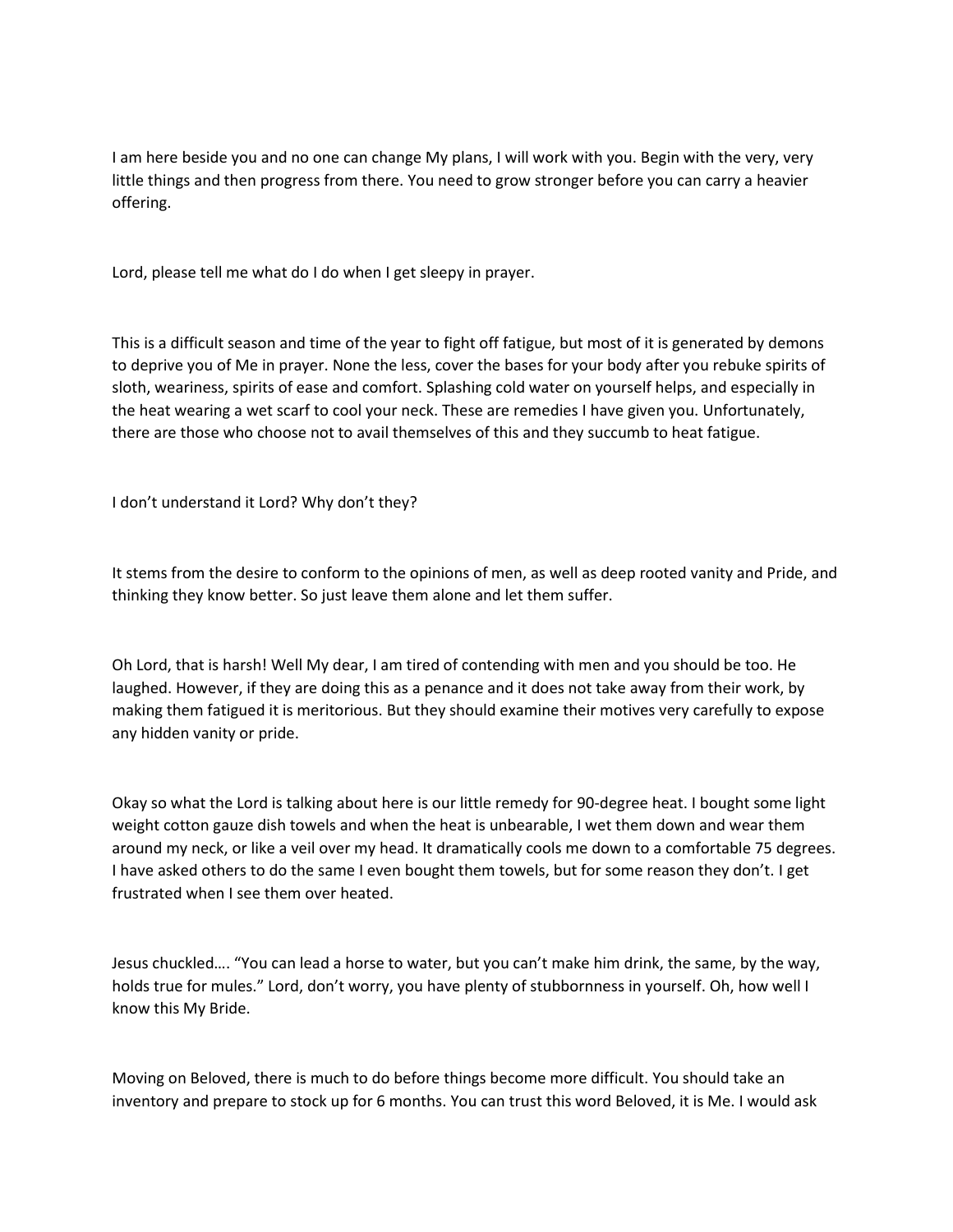that everyone in the community be disposed and in agreement that these measures should be taken now.   

My dear ones, you did not come to the refuge to do your own will, but to do My will. What I require of you is flexibility and obedience. You do not see what I see and your opinion of what needs to be done, and when it needs to be done, does not stand up to Mine. I wish you would trust Me more and stop being combative and evasive. When I told Joseph to leave the comfort of the manger in the middle of the night, he acted on it immediately, had he delayed by 5 minutes they would have murdered Jesus. I do not have the time to contend with you dear ones, what pleases Me is your trust in My directives through that frail instrument I have chosen to use.

Yes, you are stronger, yes you are wiser, more experienced, more intelligent and practical. The problem is you are not obedient. The root is Pride, you believe your wisdom and status in life, your accomplishments, etc., qualify you to make independent decisions and resist the will of another who is less qualified in your eyes. You do not realize the frustration you cause Mother Clare, which I must help her get through in charity.   

So, I am telling you up front, I need more humility and obedience when I ask something of you through her. Delayed obedience is no obedience at all and has consequences, in this case potentially for the whole community. So, I am asking you to repent of your pride and seek Me and do My will without arguing. It is true Lord, I become very discouraged when others do not trust what You are doing, and prefer their own wisdom. Thank you for that word.

Clare, you have enough to deal with, without adding mistrust and self-will to the list. You all love each other and to be in your presence is very sweet to Me. I love to dwell with those who have brotherly love for one another. But familiarity can breed contempt and independent attitudes from those who feel entitled by way of their worldly accomplishments.

But I choose the lowly and the poor in spirit to carry out My will. I also oppose the proud but support the humble. There is nothing more odious to Me than Pride, Judgment and Self-will in a sweet community setting. It is very destructive and unless these bad habits are broken now, you will all have much to regret when the fire gets hot and things are critical. You must all cultivate this attitude of heart and mind, now, while your country is in a state of relative peace.

My step Father, St. Joseph, was a stellar example of obedience and if you cultivate this now, when things get more challenging you will handle them with greater facility and in obedience to Me. Always pray for those who must lead. Pray they will adhere to My words and not be led astray by self-interest. No one is perfect as you all know so very well.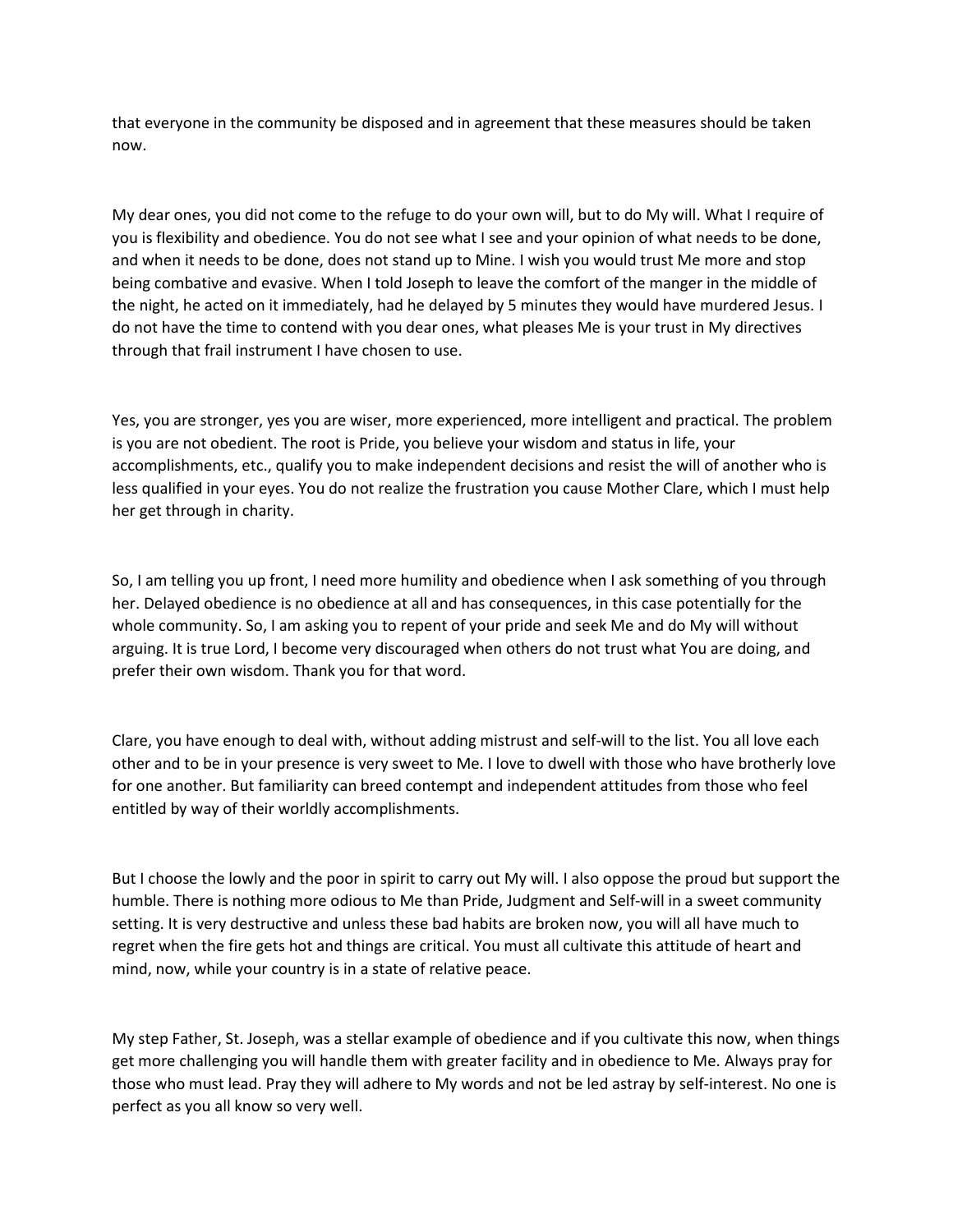I bless you now my dear heart dwelling family to be able to embrace obedience naturally and without interior fighting so that we may move smoothly through the times that are ahead of us. And that was the end of His message.

I just want to say Dear Family, I thank you for your prayers and your support for the community. You are all making it possible to do what the Lord has asked of us, and I believe that in the future some of you are going to be called to create your own communities of refuge. Please, do learn from our mistakes. I love you all and I am deeply grateful for your kindness to us. God bless you.

### I Want My Bride To Hear Me

July 14th, 2020



My precious Heart Dwellers, I put the last message up to catch your attention to refocus your listening on Jesus, and what He is saying, for you personally. The message was from 2015, and nothing did happen in September as he said. The heart of the message, to listen to Him and cultivate the ability to hear His still small voice from your

heart, still stands. Even now more than ever as we approach more difficult times.

However, He has said nothing about September to me as yet, yet it is noteworthy that He asked us to pick up a six-month supply of food for the people on the Refuge. This is highly unusual for Him to request, but I am asking you to hearken to this instruction and put up enough food to carry you through for six months. Please dear ones, make this sensible food, not snacks and empty calories. Foods like processed cereals are expensive when you could do just as well with oatmeal and making granola out of oats. Also don't forget household items that you may need, such as hydrogen peroxide, bleach, detergents for dishes and clothing, soap and a few medical supplies. We are also putting aside longlasting candles since we are in the wilderness, we also have electricity provided by solar power and generators with a supply of gasoline. And that is so I can still get messages out to you.

I highly recommend you bless your candles and speak God's word over them, "We are a light in the world which cannot be hidden, Lord please bless our lights to shine during times of darkness and uncertainty." Please continue to pray Psalm 91 daily over yourself and your loved ones, and know that God is mighty to protect and provide. Lord is there anything you wish to say?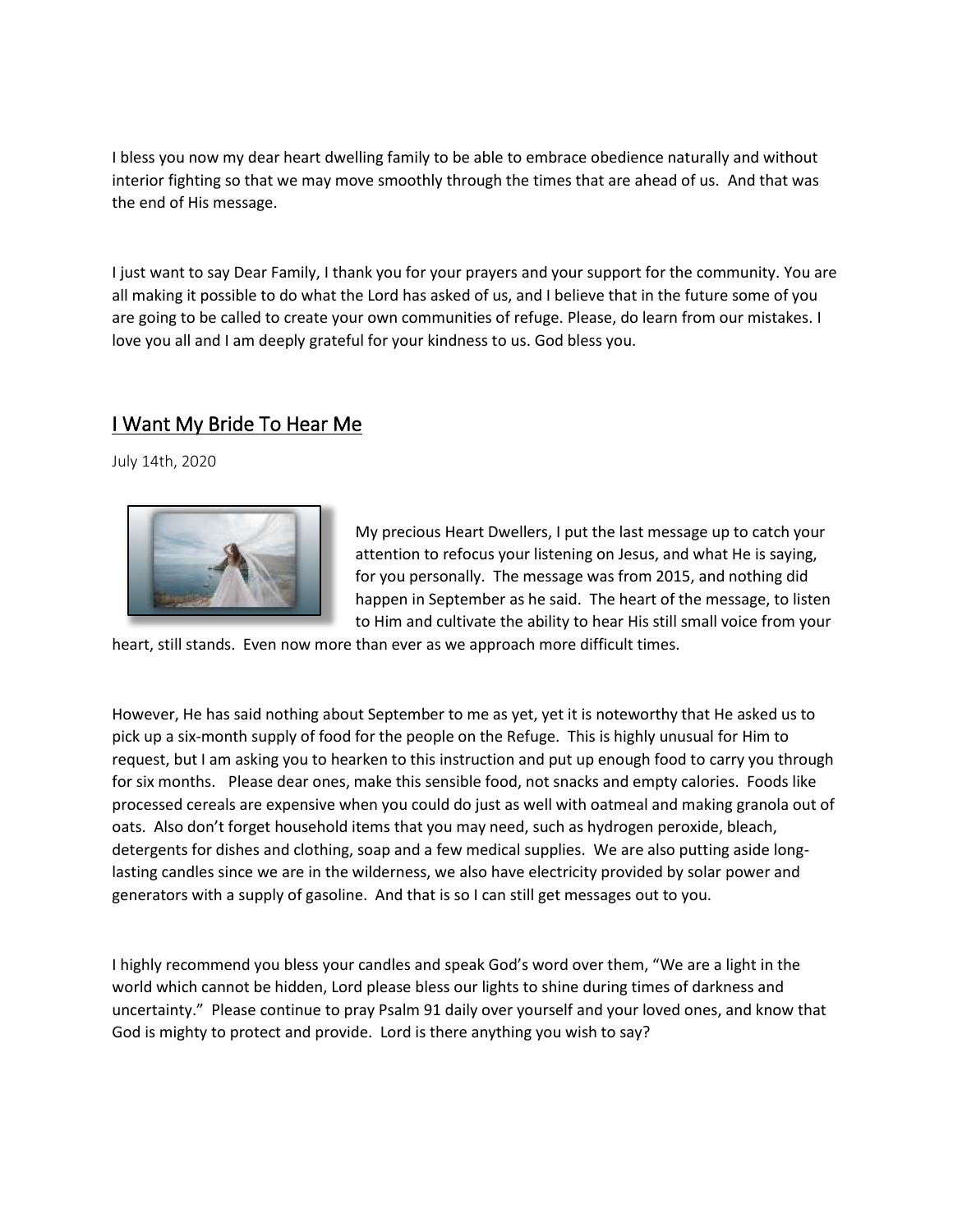He began, "Thank you for putting out this message. I want My people prepared and having even enough to share. If all do as directed there will be an abundance in a time of scarcity. Difficult times will continue to happen My precious ones, but if you remain close to My heart in prayer and thanks giving, if you seek the things of the kingdom and not the things of the world, you will be protected.   

There is so much misinformation on the internet and in the news. This is why you must cultivate listening for My voice. Many of you have been accustomed to the noisy and threatening so called prophecies, of the main stream media sources and even some things on YouTube. They are not to be trusted dear ones. If you are basing your life on what you hear there, you are being grossly misled, and do not have a true understanding of what this country is going through, nor do you know the villains from the heroes. This is something you must discern in prayer.

When Hitler came into power in Nazi Germany, he used the media to lure public opinion in supporting his detestable practices. The media were all in the pay of the government and told the public what they wanted to hear in order to support his agenda of the extermination of the Jews.

The very same thing is happening now in this country except the target is Christians. It is written, that "You will be hated because of My Name," and those working for the mainstream media are part of the subversion of Godly agendas in this country. My precious Brides, do not be in a hurry when you come into prayer. Waiting on Me, examining your conscience, repenting of even the little things that you may have done to displease Me. When you are called up higher there is a price to pay. There are sacrifices I may ask **you** to make, but not others.   

My heart is to speak to you, to inform you, to counsel and guide. These are the delights of a real relationship with Me. But I also love to linger with you and dwell in your worshipful presence. Your sweet songs and attentions to Me make up for so much indifference and coldness in the world. When you enter into true worship in spirit and in truth, it is an absolute wonder to Me and I allow Myself to be drenched in your love and thanks giving. You can never do that too much. Abide in Me and I will abide in you dear ones.

In order to cultivate the ability to hear My still small voice, it is necessary for you to still your mind, your own voice. Avoid being in the presence of agitating sounds and voices. Cultivate a peaceful silent atmosphere to enter into worship. Your spiritual ears are clogged with layers of worldly noises, worldly voices, and unnecessary talking. Stillness of heart, mind and body prepare the way for Me to speak clearly to you. My Mother is also an intercessor to turn to, to ask for her assistance for the greatness thing on her heart is for you to be with Me.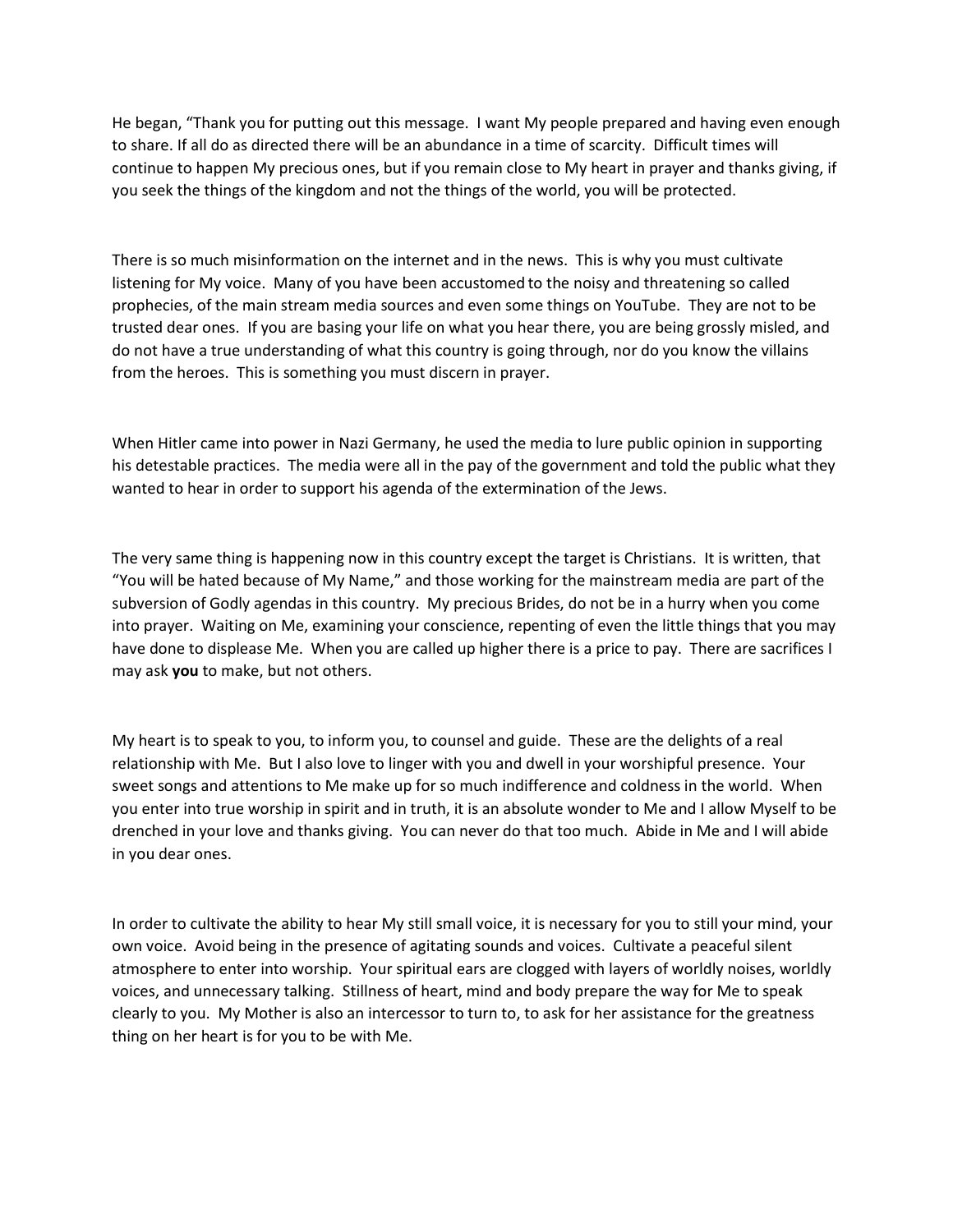Dedicate yourselves to silence…even the gentle wind and singing of birds, takes on so much more meaning when you learn to still the endless noises of the world. As you cultivate this stillness of heart and soul, you become more sensitive than ever of My whisperings to you.

Many of you have heard Me clearly but write it off to your own thinking. Well, yes, it is true My words come to you as if they were your own thoughts, but they have a slightly different character, and many times when I speak to you, you simply gloss over it thinking it is your own thought.

One way you can recognize My voice is that it is very, very gentle. When I speak to you, I honor your free will and My words are ever so gentle, not forceful. Many times, I will bring up a subject or a metaphor that you never would have thought of on your own. That too is a way you can recognize My thoughts from your thoughts. I have had that happen to me a lot where thoughts would come to me that were just totally out of my area of thinking and I knew that they were Holy Spirit.

He continued, you will learn that I never disparage or put people down. I may tell you what their problem is, but never with an ugly air. When I do that, I will inspire you to pray for them and just recognize you are dealing with a wounded and misguided soul and My whole heart for them is healing. Healing takes time, and your kindness and patience with them will accelerate that process.

I have taught you about dwelling prayer because I want you to linger with Me, lavish your time on Me, forsake other pressing matters, as long as it doesn't lead to negligence, or abandoning your responsibilities. I love to see you push aside the world to spend more time with Me.

As you worship and enter into My rest in My presence, the dust settles from all around you. The dust of the thoughts of the world and your own thoughts, even the thoughts of the demons. When you still your voice even in worship on Me, the air becomes cleaner, and more conducive to hearing My voice and My Heart. Oh My dear ones, I have so very much to tell you, come to Me, worship Me and rest in deep adoration where stillness of heart and mind make you ready to hear My words to you.

Sometimes, when you feel stuck in the silence, like nothing is coming to you, you can go back to dwelling music or take a random reading from your holy books and meditate on it. I speak to you continuously through holy reading materials. But you must learn to read between the lines and sense not just the meaning of the words but what lies behind the main thought. Most often it will be something I have been speaking with you about and you will catch a gentle hint. Also remember that when you approach Me through My Bible Promises or any form of oracle, as the priests did in the ancient days, I may change the subject and speak to you about something totally different yet much more important to Me for you to recognize.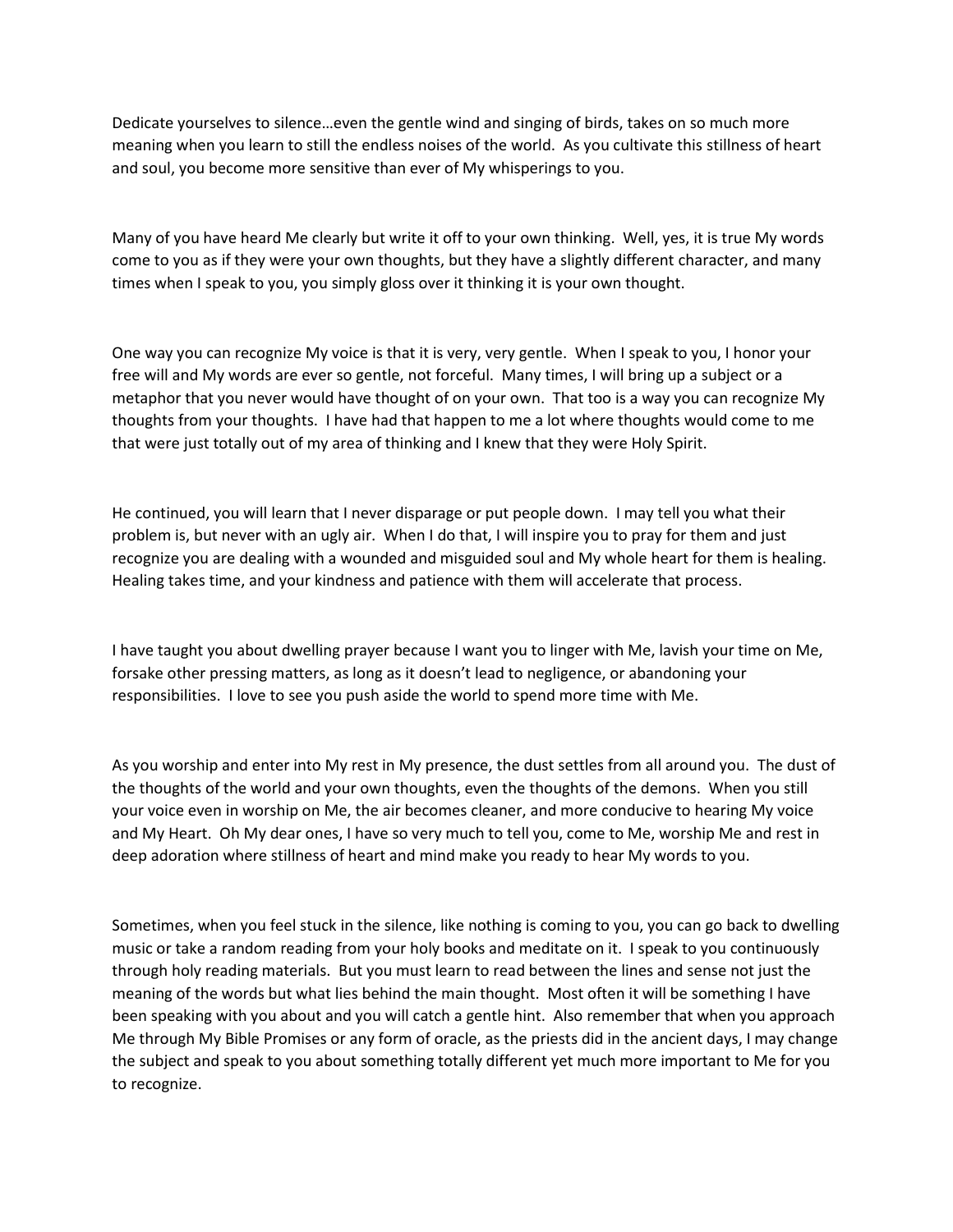My precious family, I love you so very dearly, and it is My greatest hope that we can communicate clearly with one another, that you may grow in holiness and I may share in your joys and sorrows more and more. Lean on Me, cleave to Me, seek Me, wait on Me, I will not disappoint you. I bless you now with a keen ear to hear My still small voice from within your heart and the grace of patience it takes to wait on Me.

### Your Impact on Our Nation

July 20th, 2020



The Lord bless you my Dear Heart Dwelling Family, I want to share with you that I just happened to watch President Trump's update on the MS 13 gang which has been used for abducting children and fomenting riots to destabilize our government. One of our heart dwellers who is a retired commander from the Army, watched with

horror, all the gang did in Seattle and he being highly trained, recognized very clearly every stage of what they did and what they executed it was very clearly a military strategy being used as events unfolded. What I am saying is that what happened in Seattle was planned, intricately executed and completely controlled by the higher ups, who have now been arrested and charged with treason.

Truly it is the violent arm of the socialist, communist leaders that is funding it, in hopes that the American people are asleep enough and content enough in their materialistic lifestyle that they will not look beyond main stream media, but just go along with their agenda, which is to destroy our liberty and constitution.

Dear ones, don't be asleep. Look deeply into this situation and understand what is really going on in this country. This fight that we are in is for liberty and constitution and our rights to live according to God's rule. It escapes me how a party claiming to be democratic on the outside but socialist on the inside…can get away with such a title. When I was a young girl, my mother was a Democratic and she voted for JFK. I actually met him in Chicago on a train. I believe he was a true democrat and that's why he was assassinated. By the way, we are all in for a shock when we find out that JFK junior is still alive and will emerge as a leader supporting President Trump, perhaps even the next vice president. You will be hearing about this very soon dear ones. There is very good reason to believe that JFK JR is Q. This should come out into the public domain within the next eight weeks.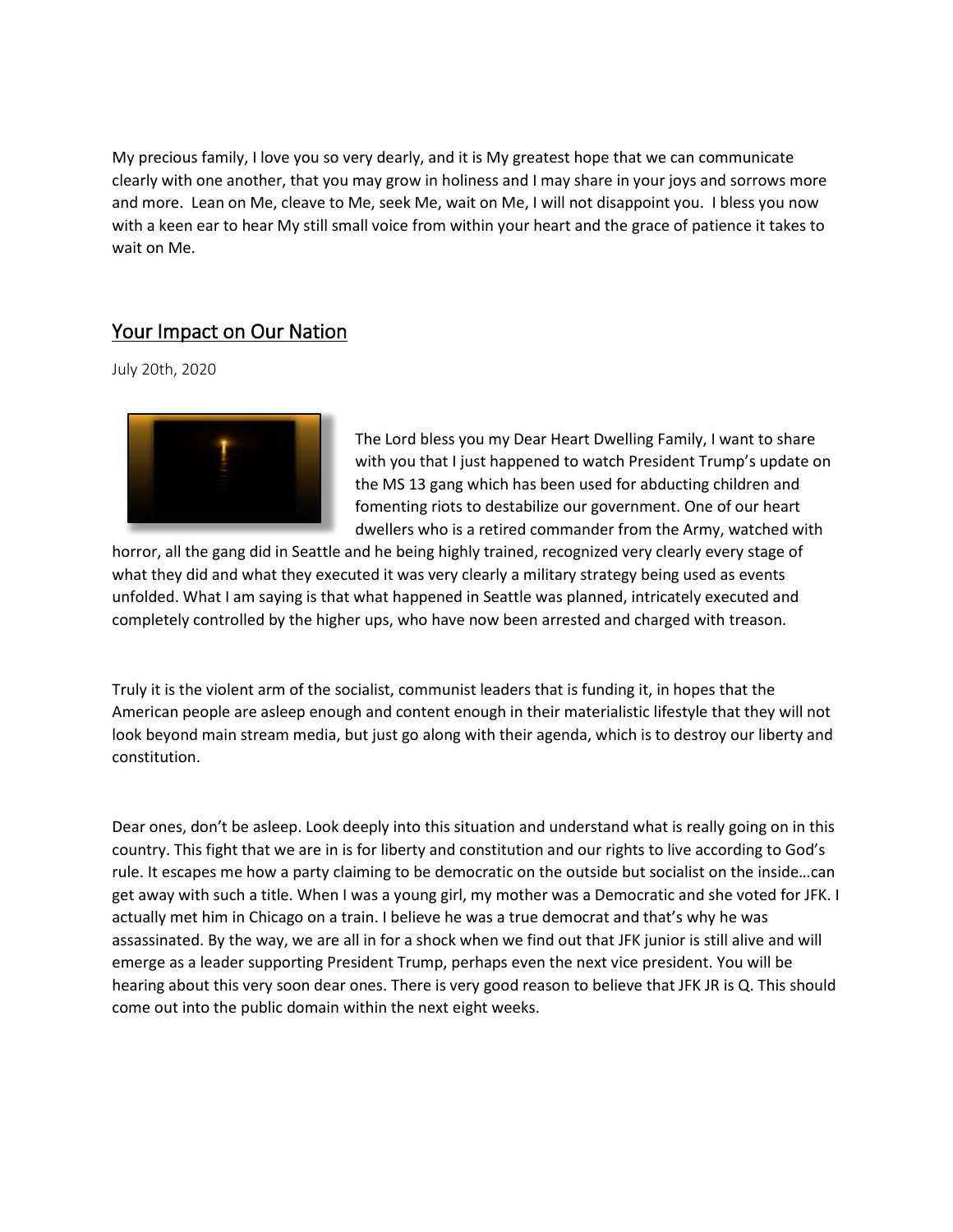In the meantime… what a wonderful job our president is doing! How amazing that he is finally eradicating this terrorizing gang, which by the way is highly structured, not like an ordinary street gang. Lord Jesus, please share with me Your thoughts this morning.

Clare, I am always eager to speak with you My dove. I have heard your cries and pleas to be more effective in ministry and I am leading you by way of the lights that I shine upon this world. Make no mistake, I want you to see the progress your president is making because you have indeed had a share in his success by leading your Heart Dwellers in prayer for the nation and world. Your prayers ARE powerful and combined with others amount to a very great force for good.   

Your president has been challenged on many, many fronts, and because of the tears you shed for this man, along with the tears of thousands of others, he has been greatly strengthened. There is an invisible force for good working for what is right in this country and it is called grace.   

Grace has been delivered to the White House in truckloads, if you will, because of the united front of prayer in this country. Bravo, I say to you Children of the Light who have put your hearts into fasting and praying for what is right to triumph.     

I want you to know, firsthand how very significant your commitment to pray for your country has been. Truly you are a force to be reckoned with and My desire is that you stay on your feet, in the fray and on the watch to continue to protect and advance what is right and good.

Many poor decisions have been made by those who would destroy this country and now the light has begun to shine in the darkness and it can no longer hide their evil doing from the public eye. I know you have prayed very hard for the exposure of corruption in the media and I want to tell you, My Love, it is coming. Continue to pray, but believe Me, it is coming. And I want to share with you Heart Dwellers that I'm just so, so I don't know how to put it, it is so heart rendering and sickening to see how people have swallowed all these lies by the mainstream media and have had their minds formed by these liars. It is unbelievable and has been a real source of grief to me because it affects so many people. They don't know what they are saying when they say they hate so and so. They hate this or they hate that because they are not informed. They don't have accurate information. They have nothing but lies and propaganda that the American people are being fed lies by these popular news shows. They are being totally formed in their thinking to hate what is good and right. They don't take the time to look beyond what the mainstream media is saying. That entire arm of the mainstream media is in the pay of those who want to subvert our country, steal our democracy and our constitution from us and make us part of a global movement under the rule of some atheistic leader even worse than that a false prophet claiming to be Jesus. I don't know all the details; all I know is that if they win this country will be totally destroyed. We will have no more constitutional rights so please stay awake, stay awake and look behind the scenes. Don't just listen to mainstream media. In fact, it is so poisonous I wouldn't listen to it at all. I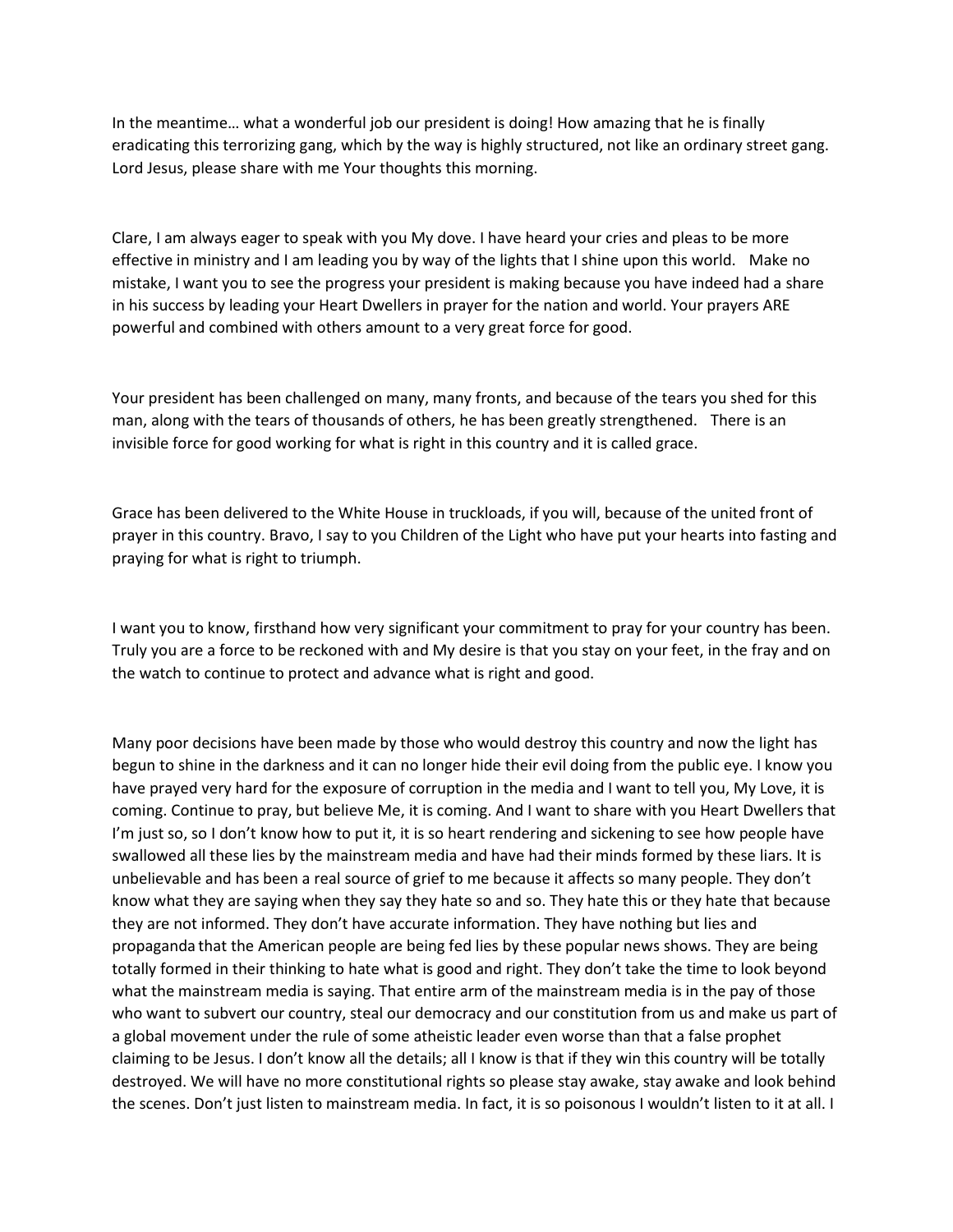get my news on the internet. I like to hear it straight from the White House because that's honest and true or on certain YouTube channels that are reliable. But those in this country who are listening to mainstream media news and soaking it up and believing it are being filled with hatred, lies and contempt for the good people in this nation and it's just tragic. So, I have been pleading with the Lord, please bring the mainstream media down. Please Lord please don't let them keep feeding the people these lies, please Lord. And so, He's assuring me here so He said continue to pray but believe Me it is coming.

I challenge the American people, Jesus continued, to ignore superficial reports and go deeper, go much deeper. Look at what is being done by your law makers, base your decisions on performance, not media blitzes and clever speeches. Go beyond the surface and look at the facts. Your very freedoms are at stake and unless you act in a responsible manner, you will lose your country and become like other nations that have fallen to communist rule. Christian liberties will be taken from those who have lived in peace all their lives. They will look back and say, "What happened?" and the answer will be, "Because you did nothing to stop evil, it took over your country. Because you listened to unreliable and corrupted sources in the news, you did not act to protect what was right and now you have evil running your nation." Oh, dear God may that not happen to us.   

Jesus continued, evil and deception have been running this country for many decades, for that very reason. Now light has risen and shone upon the darkness and it is your fight, your duty, your responsibility to see to it that your freedoms are preserved even as it is written in the scriptures:

*1 First of all, then, I urge that entreaties and prayers, petitions and thanksgivings, be made on behalf of all men, 2 for kings and for all who are in authority, so that we may lead a tranquil and quiet life in all goodness and dignity. 3 This is good and acceptable in the sight of God our Savior, 4 who desires for all men to be saved and to come to the knowledge of the truth. 5 For there is one God, and one mediator also between God and men, the man Christ Jesus, 6 who gave Himself as a ransom for all, the testimony given at the proper time. 7 For this I was appointed a preacher and an apostle as a teacher of the Gentiles in faith and truth.*

*8 Therefore I want men in every place to pray, lifting up holy hands, without wrath and dissension.* That's I Timothy Chapter 2 Amen.

And here's another thing you know all of us can have pent up frustration and anger and a lot of these movements play on people's frustrations and anger and give them an outlet and a target to blame for their problems. Especially in the summer time when it's hot tempers run high and all you have to do is drop a few poisonous thoughts into their mind and they will begin to hate and foment trouble and speak evilly against good people without even knowing what they are doing because they need an outlet for their frustration and anger. They need someone to blame so this lying media gives them someone to blame and they go for it. That is why there is rioting in Seattle and in Minnesota and Portland I mean all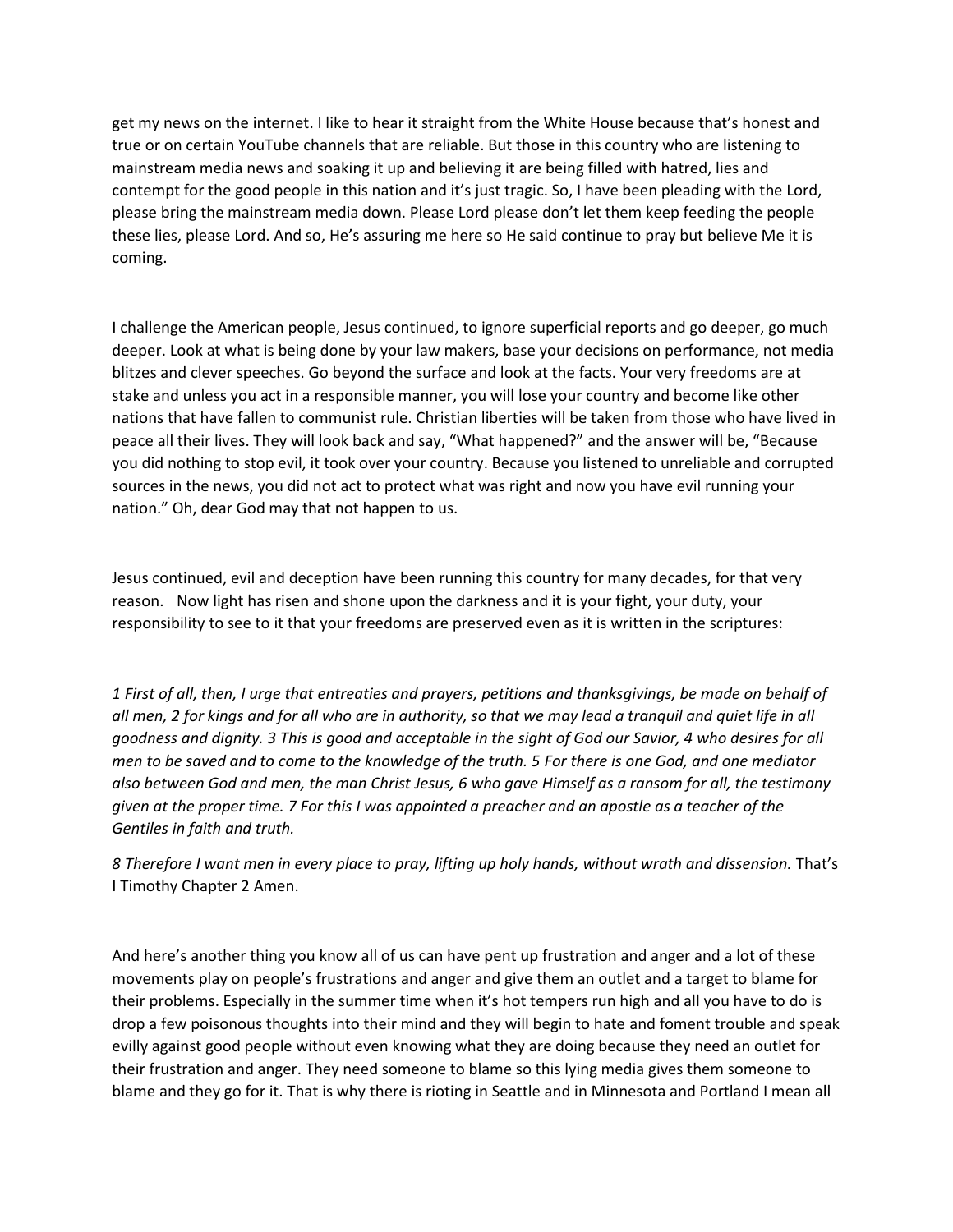of this has been staged by highly trained people. This is not just a grass roots movement that is protesting an event. And just as an aside, something you might want to think about, the man they claimed was killed when he was wheeled into the hospital, you'll notice that his legs are missing. Apparently, it was a mannequin and the legs had fallen off cause you can see his body only went so far. And that man has been involved in the racist where those terrible things happened, he was involved in that and the man that supposedly killed him was involved in that.

The military has something called Psychological Operations (PSYOPS) and the whole point of the training is how to move people. How to affect people to act a certain way and in the process of doing this they have people called "crisis actors". People who are trained to play dead, trained to supposedly kill someone and that person plays dead and they cart him off and it's a PSYOP. It's something to stir up attention either deflect attention from what is really going on, like for instance, if there are elections going on they would pull something like that off to get people distracted or for the purpose of starting riots, race riots. So, these PSYOPS are planned by evil men and executed and the media is in on it and they cause people to become enraged at injustice that was just acted out for them but didn't really happen and this has been going on for years. And what happened in Minneapolis is exactly that. Sooner or later we have to wake up to how we are being manipulated psychologically and know that it's never right to riot and destroy stores, break into people's houses and rape them in front of their children how horrible is that. Sooner or later we have to know this is coming from an organized group of people who are intent on seeing our nation subverted that's the whole point. And they want to do it by conquer and divide, divide and conquer, turn the government against the people, the people against the government, blacks against whites, Hispanics against blacks, Hispanics against whites, it just goes on and on and on. It's very manipulative and it's not the real deal. We live together with black and white people beautifully. Every once in a while, there is a rogue police officer who loses his wits, but some of those guys are crisis actors and if you pay close attention you will see. They appear in many scenarios in the past, they are paid to do that for a living. I understand that one particular crisis actor who has been used a deal has come forward now and confessed what was going on. I can't give you a reference on that but if you look on YouTube you might find him. Okay enough of that but I really want you to know dear ones, don't get manipulated, don't get affected, manipulated and go into a rage over something that doesn't even exist. Be smarter than that.

The Lord said, continue to pray My Beloved ones, do not abandon your country to chance by failing to do your part.

Lord what about voter fraud? It seems that the enemy gets away with so much, it almost makes you feel like your vote won't count…that it will be trashed and never get recorded. And I don't know if you heard about it, but recently a woman was caught dumping all the Republican ballots into a dumpster. She was receiving the early voting mail for people who are not able to go to the polls and she took all the Republican votes and put them in the dumpster and she got caught. Can you imagine that and that is common, that doesn't just happen in one place? That's part of what they have been ordered to do all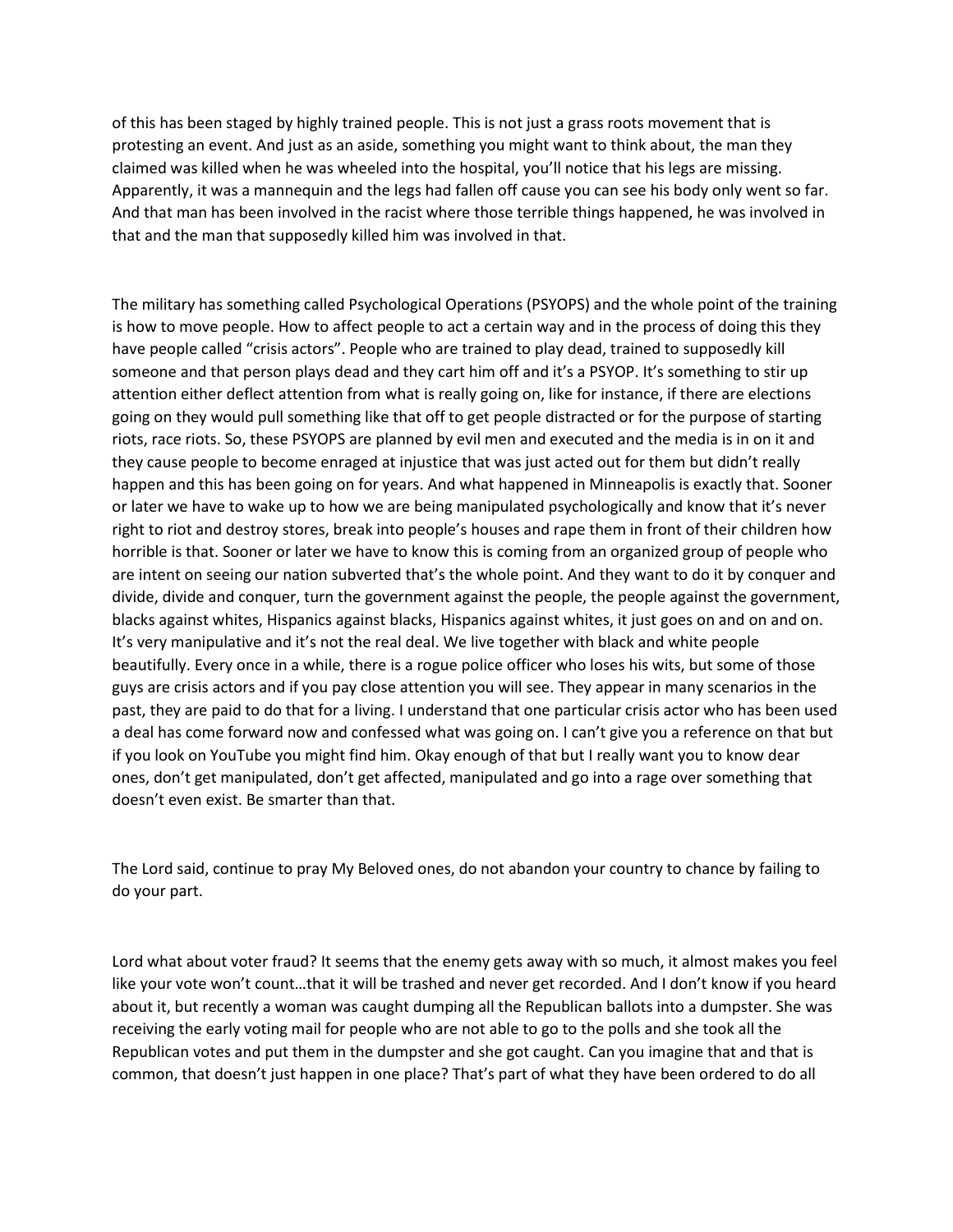over the country. So, I'm thinking to myself, how in the world is my vote going to matter? How is it going to get recorded?

So, I asked the Lord and He said, beloved ones, pray for your voting system, I will work wonders against those who would steal, lie and cheat, if you will intercede with all your hearts that fraud will be defeated. The dark ones believe they can get away with anything they choose to do. But recent events are proving that they cannot. If you pray, I will defend your vote and see that it gets recorded. Not by might, not by power, but by My Spirit, I say to you, I will protect, if you will pray. Pray, pray, pray.   

Have I not shown Myself faithful? Because your nation has been awakened and you pray, I will move on behalf of the truth and not allow the enemy to falsify results. But the burden to pray is upon you. Pray much, then pray more, and then continue to pray. Your prayers are powerful.

Lord this brings another issue to my heart. Forgive Me for allowing my faith to weaken. I realize now that much of what I would call apathy and depression in acting on music and other things has sprung from a weakened faith.

The Lord answered me, you have had many assignments against your faith Clare, many. Now that you recognize where those feelings of oppression and hopelessness are coming from, now that you see how I have moved My Hand in your favor, time and time again, you have substantial evidence to prove that I am Who I am, and I am with you and this community, and all authentic heart dwellers.

I am with you when they deride you, tell lies and falsify information. I am with you when you feel crushed under a weight of false guilt and condemnation. I am with you when you cry out and I hear you, I am indeed answering all your prayers and proving My faithfulness by recent events. No weapon formed against you will prosper as long as you cling to Me, believe in Me, obey Me and continue to press in to prayer.

My people whether you feel your prayers ascending to the throne room or bouncing off a brick wall. I miss nothing! I see how you are slighted and marginalized because of your faith in Me. I see how lying lips testify against you though you remain innocent. I see how the darkness hovers and attempts to smother your light; I am with you when you stand in the midst of these attacks and by My grace you will triumph.

These little squabbles over your land, the land I have appointed to you for prayer, the land I purchased with My servant's money, the land that was stolen from you by the unscrupulous, these little squabbles are a part of my stair case to steadfast, immutable, incorruptible faith. In other words, this is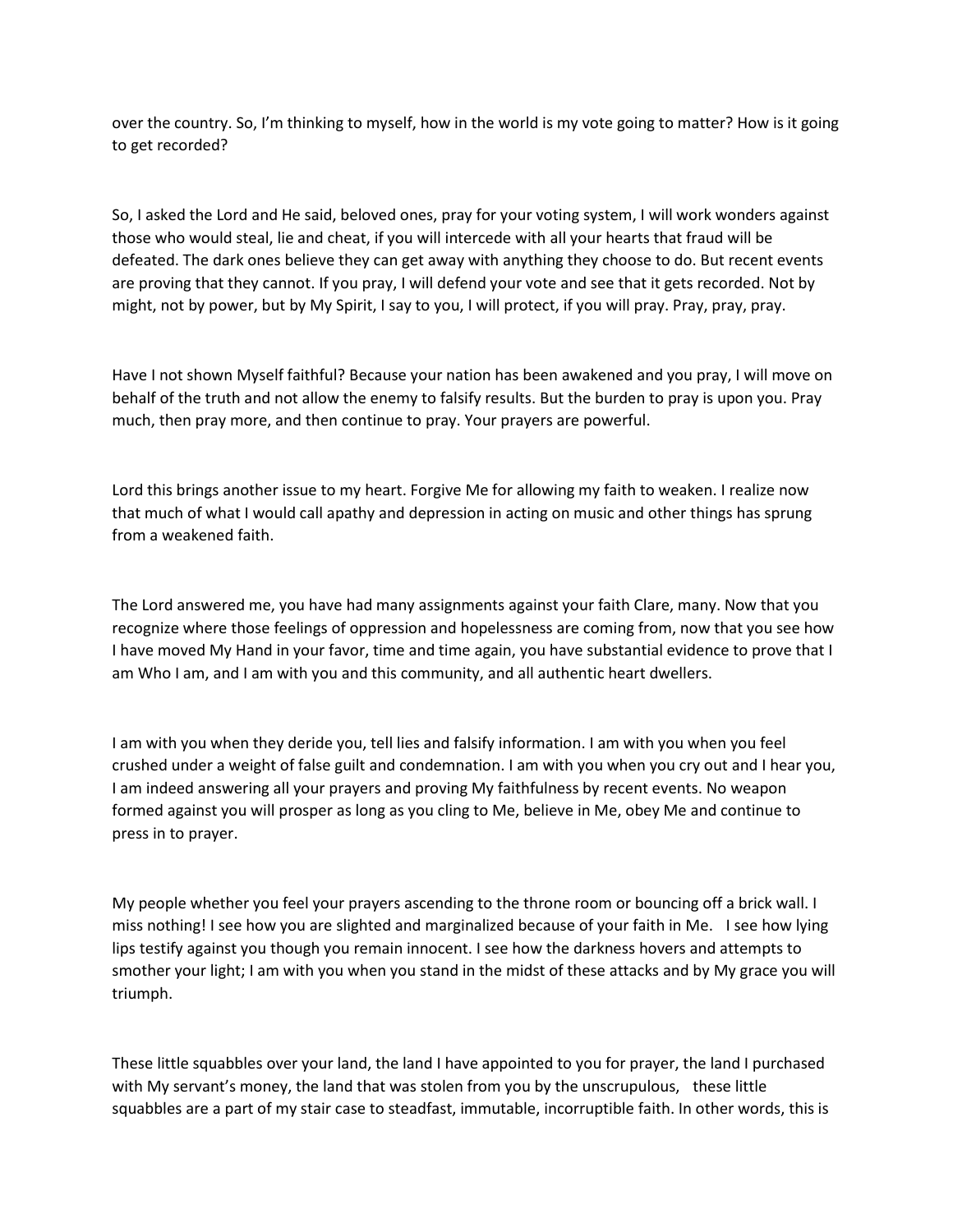boot camp for what is yet to come. I have many assignments for you and those who are willing to belong completely to Me and do My will relentlessly.

And here what the Lord is talking about is that Christian community bought ten acres of property for us and we traded three of those acres for lumber because the owner had a lumber mill and we didn't have any way to build without the lumber so that left us with seven acres. When he finally handed me the deed it was for only two acres. At the time we didn't have the money for an attorney and we were fighting to stay up here in the middle of the winter and have enough feed for the horses and sheep. So we didn't know how to contest it. So that's the reason why we're talking about this now is that we still only have two acres. But the Lord has promised that the five acres taken from us will be restored.

So, moving along the Lord is talking about those of you who have committed to praying and those of you who are very serious heart dwellers. He said, I have a glorious future for them, though they only seek to know and love Me more each day, to be hidden away from the noise of the world and more united with Me each day. I have important work for them to do that will determine their stations in Heaven. I am showing them My faithfulness by allowing these things to come against you, and then showing the strength of My right arm to defeat them.

Those who oppose you will be as nothing. They will be shame faced and embarrassed for ever for causing you difficulties. But I want you to understand, that what they are trying to do I have permitted to train you all in faith and especially My little mother, who is being prepared for many trials as she goes forth to Africa and the little children crying out to Me.

Clare, the enemy will try to erase from your mind the many victories you have already had, but I will not allow it. Only write down the victories so far and meditate on them when dark clouds accumulate over your head. You will see that every move I have made was in anticipation of the forces of darkness that would come against you. You will see My faithfulness more clearly if you do this. It is a journaling record of your recent past, that I wish for you to flesh out in a few paragraphs. This will give you and the others close to you something tangible to read and see how very surgically I have moved against those that opposed you.

When these things happen, you lose track of the time and circumstance. That is why I want you to record the events so you can see how I was one step ahead of your enemies all the time.

Go now and share this good news with your loved ones, we are winning this battle. Not by might, not by power, but by My Spirit saith the Lord! I bless you all dear ones, who have come here to give Me your lives, to do My will, I am with you, only persevere in what I have called you to. Be obedient from the heart, continue to love unconditionally, because against this there is no weapon. Know yourself, do not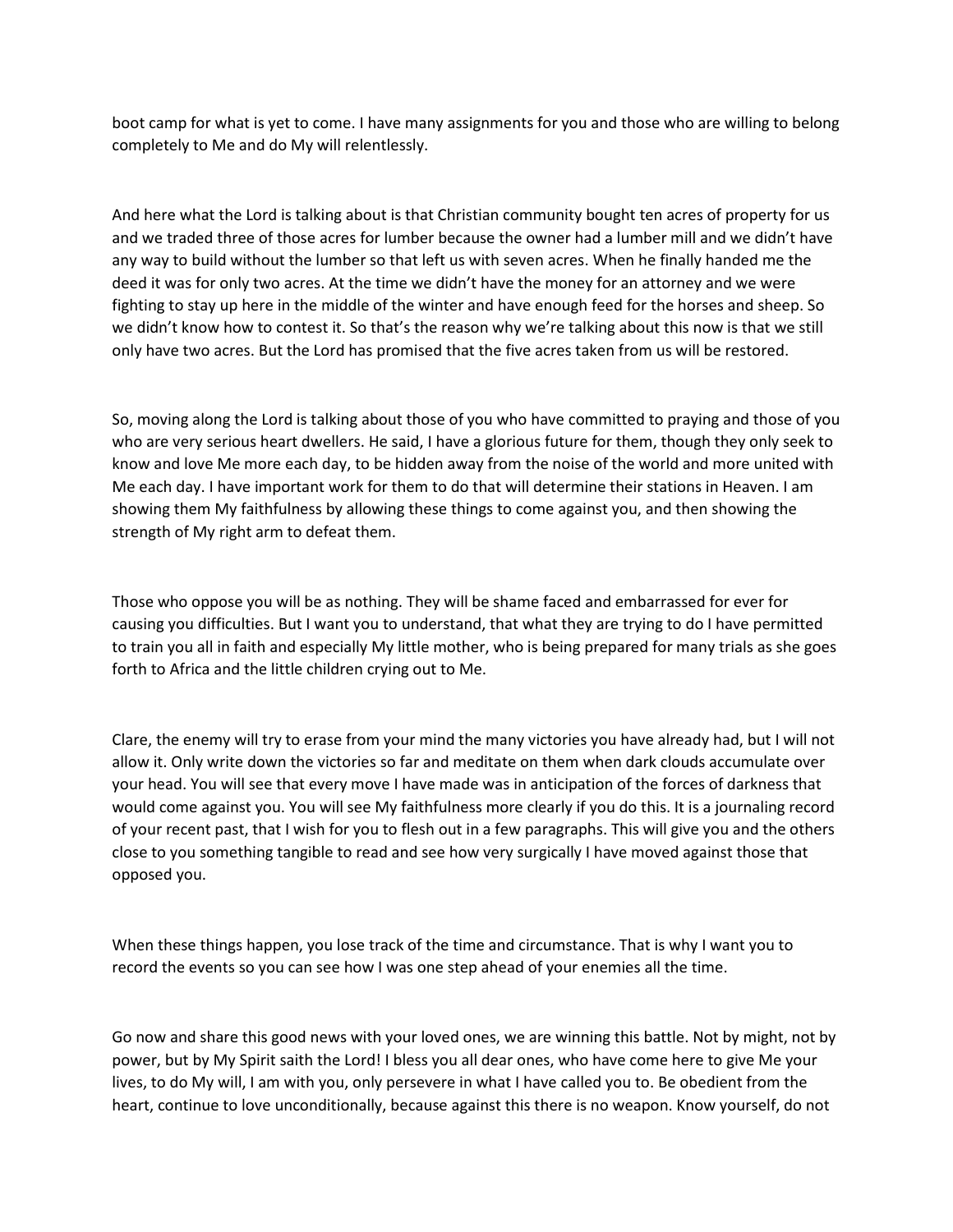look at the faults of others, yours are much worse, rather take responsibility for yourself and as far as others go, be a mother, a father to the souls around you and look out for their best interests. Not yours. In this way you will triumph over every trap of the flesh which Satan has planned to use against you, to bring you down and divide community.

I love you; I support you, I am at your right hand, and together, we will have the victory over this life and come in shining glory into the next. My blessing is upon you, Father, Son and Holy Spirit, you will persevere and win the crown I have prepared for you in Heaven.

#### The Unforgiving Servant

July 23rd, 2020



Well my precious family, I have been asking lately, "Lord they need to hear more about my faults and flaws." Well He didn't take long to expose a major flaw that could have destroyed the community.   

We have people here who are experienced in life and those who are not. One particular young man, who is very dedicated to the Lord, in fact he is the one who left everything one night to come here. He had written me and due to the volume of correspondence I had not gotten back to him for almost a year I think it was. Well when I sent him an e-mail, he responded, we talked on the phone and immediately he left all his possessions, got on a bus and landed here, the next day. Little did I know the challenges ahead of us. We didn't have anyone here quite as young so I think it got pretty lonely for him. He had a very traumatic childhood, being raised in his early years in a drug house with a lot of violence and beatings. Sometimes he would go for days without eating and dared not tell his mother he was hungry or he would be beaten. When he shared this with me, I started to understand why at times, he seemed hesitant.

He was helping me with housekeeping, but he had never done that before. When he went to live with his grandmother, she would not allow him to lift a finger to do any chores. Oh boy…. So, we had to start from scratch, and I have a strong perfectionistic tendency, I have to fight all the time. Poor thing, no matter how hard he tried there was always something I found an issue with. Shame on me. I also have a great love for him, so I tried to encourage and shared my faults with him frequently. But more than anything, he needed my unconditional love…the love he never got from his real mother.   

As time went on, I got more and more impatient with him, and I could see myself turning into a monster. Finally, the Lord apprehended my husband Ezekiel and he told me clearly that I was not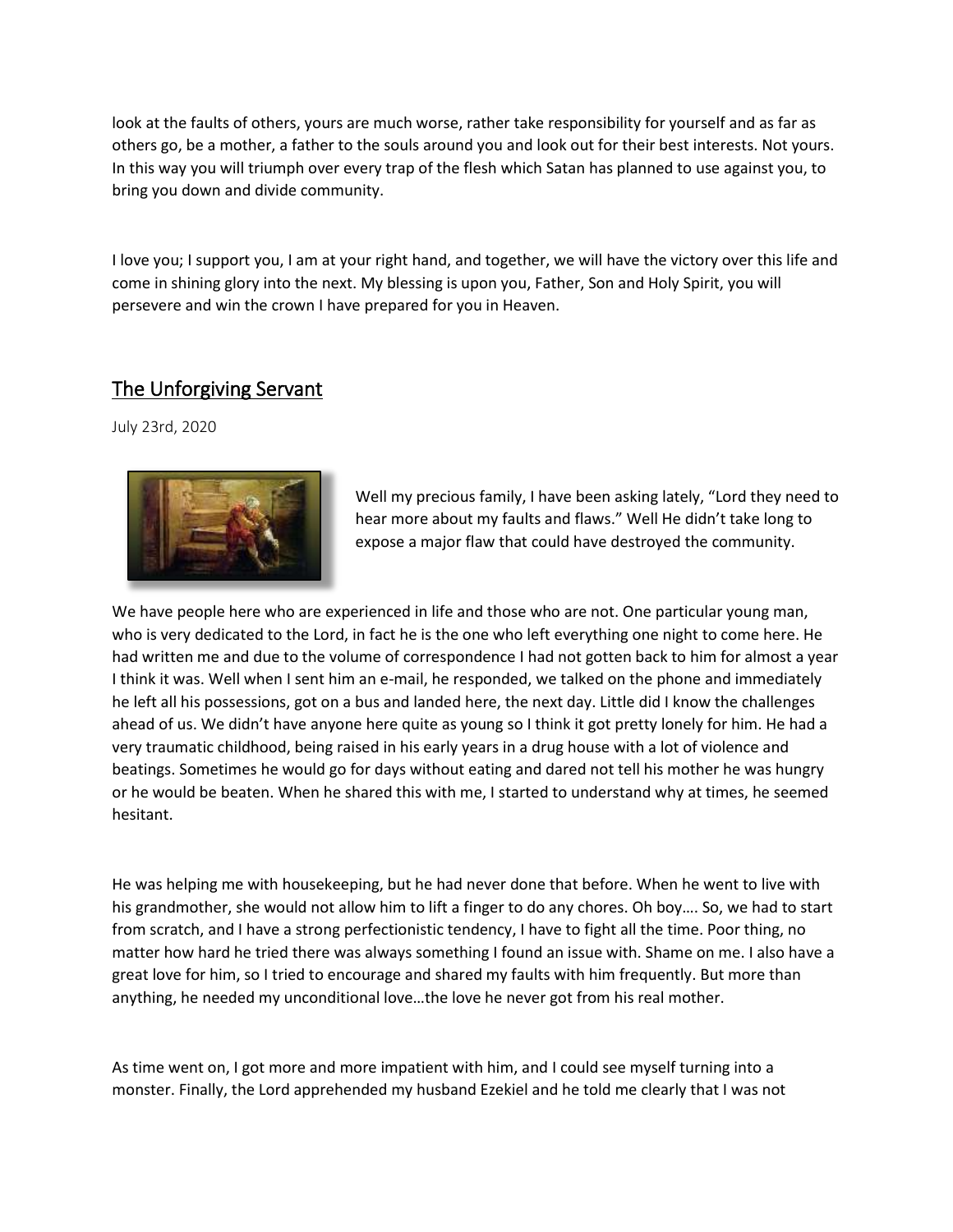pleasing to the Lord by acting this way and the fault was not that he was too slow, the fault was that I am impatient and prone to judgment. That very day, as I opened the missal for a mass reading, it fell on the unforgiving servant.   

Beginning in Matthew 18:21

*21 Then Peter came and said to Him, "Lord, how often shall my brother sin against me and I forgive him? Up to seven times?" 22 Jesus said to him, "I do not say to you, up to seven times, but up to seventy times seven. 23 "For this reason the kingdom of heaven may be compared to a king who wished to settle accounts with his slaves. 24 When he had begun to settle them, one who owed him ten thousand talents was brought to him. 25 But since he did not have the means to repay, his lord commanded him to be sold, along with his wife and children and all that he had, and repayment to be made. 26 So the slave fell to the ground and prostrated himself before him, saying, 'Have patience with me and I will repay you everything.' 27 And the lord of that slave felt compassion and released him and forgave him the debt.* 

*28 But that slave went out and found one of his fellow slaves who owed him a hundred denarii; and he seized him and began to choke him, saying, 'Pay back what you owe.' 29 So his fellow slave fell to the ground and began to plead with him, saying, 'Have patience with me and I will repay you.' 30 But he was unwilling and went and threw him in prison until he should pay back what was owed. 31 So when his fellow slaves saw what had happened, they were deeply grieved and came and reported to their lord all that had happened. 32 Then summoning him, his lord said to him, 'You wicked slave, I forgave you all that debt because you pleaded with me. 33 Should you not also have had mercy on your fellow slave, in the same way that I had mercy on you?' 34 And his lord, moved with anger, handed him over to the torturers until he should repay all that was owed him. 35 My heavenly Father will also do the same to you, if each of you does not forgive his brother from your heart."*

Community is not about what you accomplish, it is about the journey of brotherly love and being transformed into little Christs…as I demonstrated with My life, My love, forgiveness and patience with others, so must you do the same. You cannot lead without compassion and understanding. You must always put yourself in the other's shoes and walk in deep understanding.

Your patience with others must be as deep and inexhaustible as My patience with you. As the shepherd is, so go the sheep. Because of your serious fault of impatience, you are showing others how they too should act towards their brothers and sisters. This was to be a major entrance point for a critical spirit to take over the community. You must not allow any foothold of judgment to enter in Clare. And you know I just want to make a comment here, this thing grew in me. It was strong. I could feel a very strong reaction and a constant deep reaction to this person. It was ugly, it was really ugly and it was strong and it struck me why is this so strong and the reason it was strong it was because it was a demon, it was demonic and it was put in motion to divide the community. Jesus continued, beloved, this is not a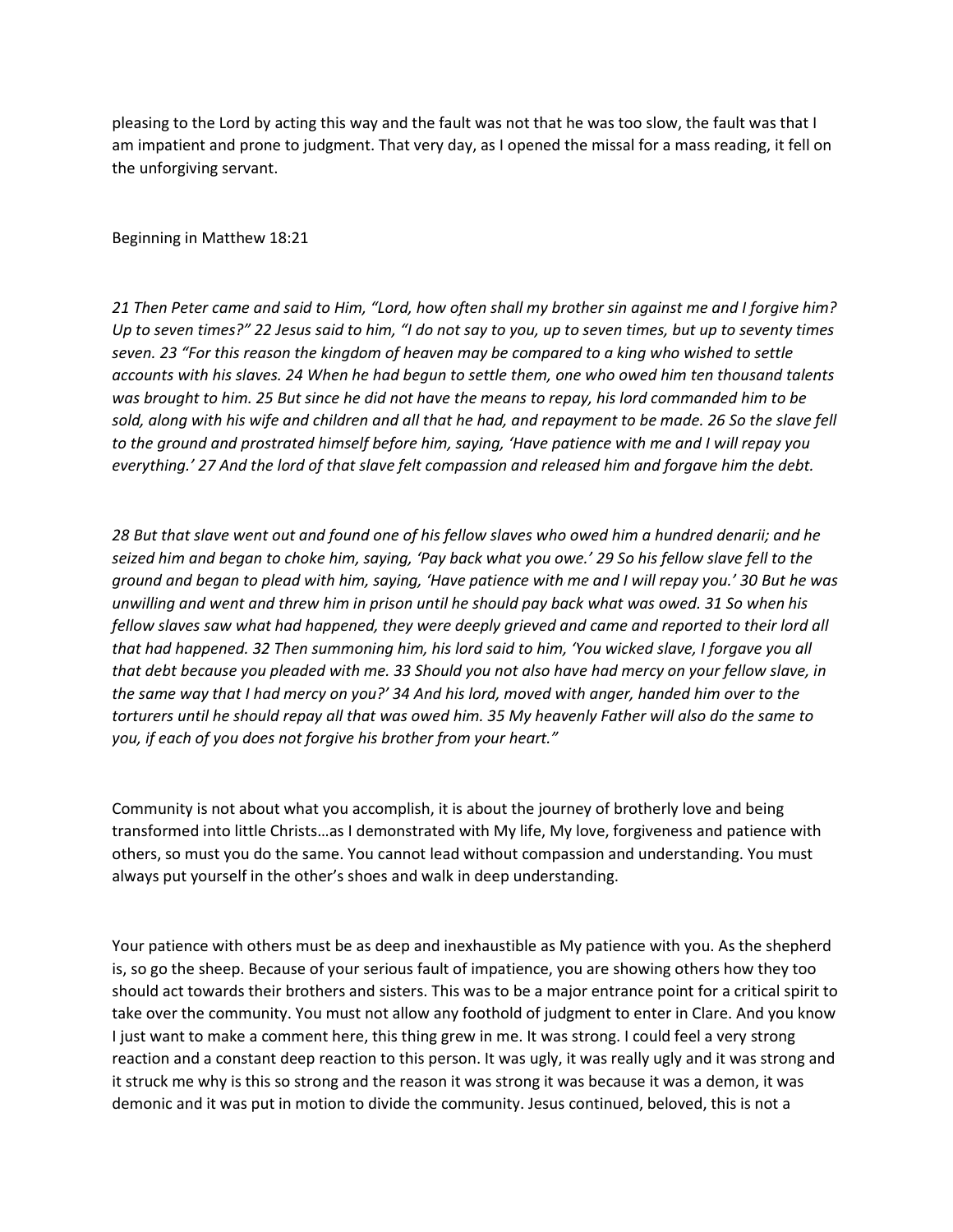scolding this is warning to keep your heart loving and pure even as My Mother's because what you do teaches others to do the same. This is how Satan works, he finds your weaknesses and character flaws and plays them until you are in a full-scale war with your flesh, you are covered in effluent and it is spilling out over others. Impatience comes from self-interest. You want something done well and quickly, yet community life is not about getting things done but about brotherly love and this is what I do with you Clare, and so you must do this unto others.

Look at the cause, understand the forces at work, make exceptions to accommodate the slow response and lack of enthusiasm. Go for the root of the problem as I know you try to do. Provide remedies, especially with time to reform. Weight the pros and cons, knowing that in My eyes, you fall grossly short of who you should be, and yet I haven't sent you away. I work with you. Oh, how important it is My children to know the depths of your own faults and sins. Without that knowledge you will become proud, self-righteous and not fit for this calling.

Look at your issues with self-denial in food…how long have I waited for you to change and just how much effort have you given it? Not enough, is My answer. I do not say this to condemn you, I say it to get you into the proper perspective when dealing with the short comings of others. Be as patient with them as I am with you in matters of food. This should give you a revolutionary perspective about who you are and who you are not. Remember the four-year-old child hiding in a hole in the ground, dirty, smelly and completely lost? Remember the vision I gave you of your condition? Yeah that was a vision that He gave me a short time after oh what was the name of that Iraqi general who was hiding in the ground, they caught him finally...Saddam Hussein. It wasn't long after that, that the Lord gave me a vision of myself being very much like that but being a dirty little four-year-old with totally not knowing anything. Remember the vision I gave you of your condition? This will tame both your impatience and critical streak. Boot these demons out of your life Clare and they will not take a foothold in the community. As the shepherd goes, so go the sheep. Remember this Beloved, always.

I am so very sorry Lord; I promise with your help to conquer this ugliness.

I forgive you sweet spouse, and I impart to you now, the very graces you need to conquer these faults. And when I see not one wisp of judgment in your heart towards anyone, even your enemies, whom you have many of, I will help you with the grace for fasting as well.

Thank you, Lord, I love you.

And I love you more than you could ever imagine. We shall conquer this together.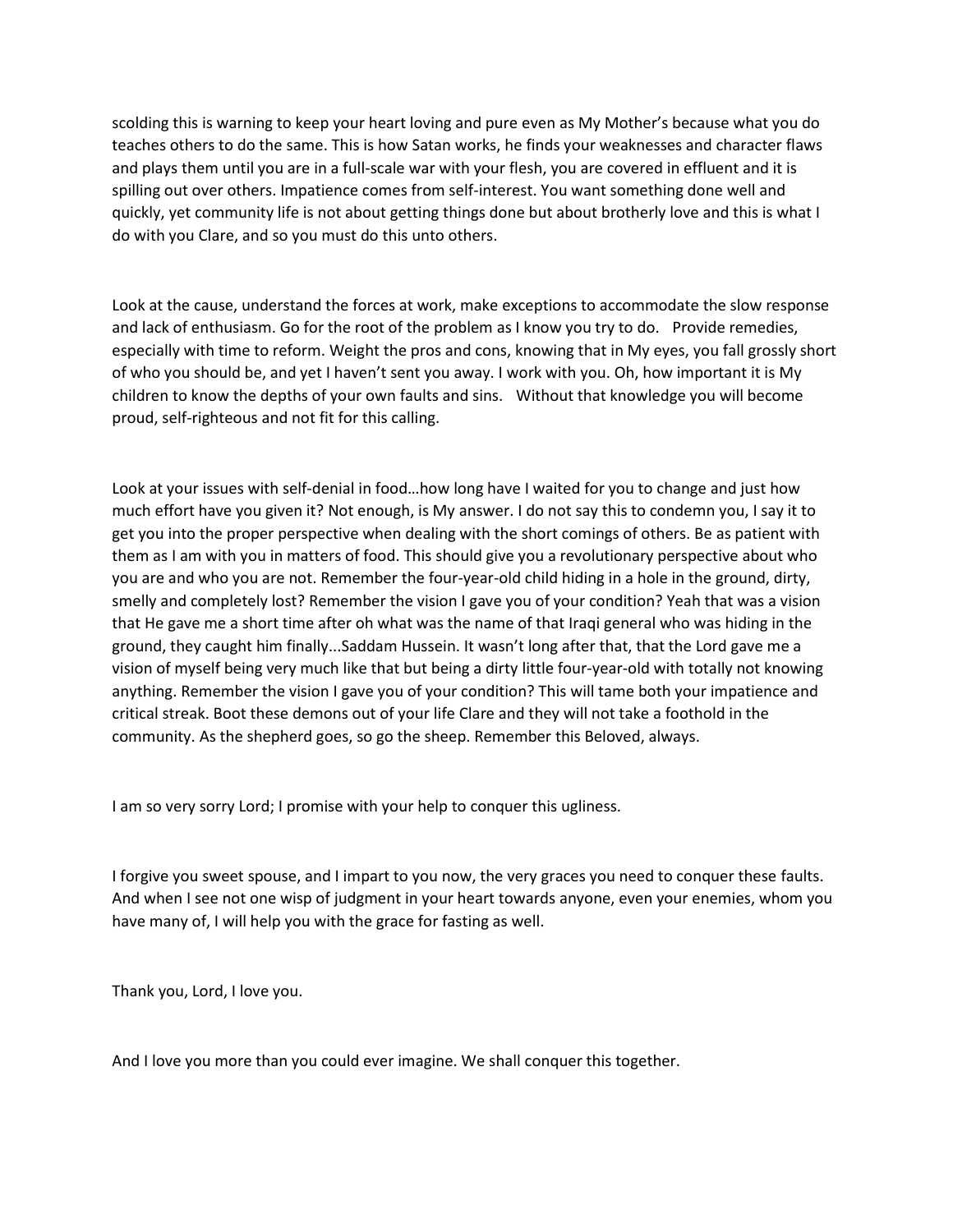## How the Enemy Destroys Our Faith

July 27th, 2020



God bless you my dear family. Dear ones, this is one of the most important messages I have ever given you. It is the very heart of your relationship with Jesus, it is about Faith.

Recently, I have discovered there have been assignments against my faith. And I have not protected it sufficiently. I was just praying a sanctifying Rosary, entrusting my weak faith to the Blessed Mother. In the sanctifying Rosary, we take a reading from the Imitation of Mary by Alexander De Rouville and then pray a decade of the Rosary for that very intention, matching it with an event in Jesus' life that corresponds to that theme. I opened the book to Mary's faith, knowing that Jesus would rise from the dead. Those three days must have been so hard for her. So I applied her example to my situation and asked her to intercede for me, that I would have steadfast faith, while meditating on the faith God gave her to endure the time between the Lord's death and resurrection. This is what I call a sanctifying Rosary because you give the Holy Spirit an opportunity to choose what virtue you need to pray for and He guides your hand to the right page. Then I do that again for the next decade until all five are completed. Yesterday I only finished three decades, and that's alright, I had some very intense prayer time along with that.

After I had prayed that mystery, and received the Lord in the Lord's supper. I heard Jesus say to me, "You must have the faith of a little child." He went on to say, "Beloved, a little child does not examine all the options in a situation, weighing them and coming into a logical conclusion. A little child accepts at face value what his daddy tells him. Children are simple Clare; they do not conjure up endless complications to cover all the bases. They settle their little hearts on what has been spoken to them…because they trust their daddy.

Where cross examination occurs, faith wavers. Where logic takes over, faith withers. I would much prefer that you leave all the options alone and stand on what I have told you. This is how you have lost so much of your childlike innocent faith. You've acted like a grown up, hashing things out, looking at all the obstacles, when I just told you, "I've got this." You make the opponent bigger and badder than he is in reality, and these considerations tip the scale of faith into unbelief. Do you see My Love?

Jesus, I do. I am so very, very sorry. This has become a habit with me? How do I get rid of it?

He continued, refuse to reason with the lies that are being shot into you from the enemy. You have had so many lies that you stooped to reason with, but your faith is withered. What was once a mature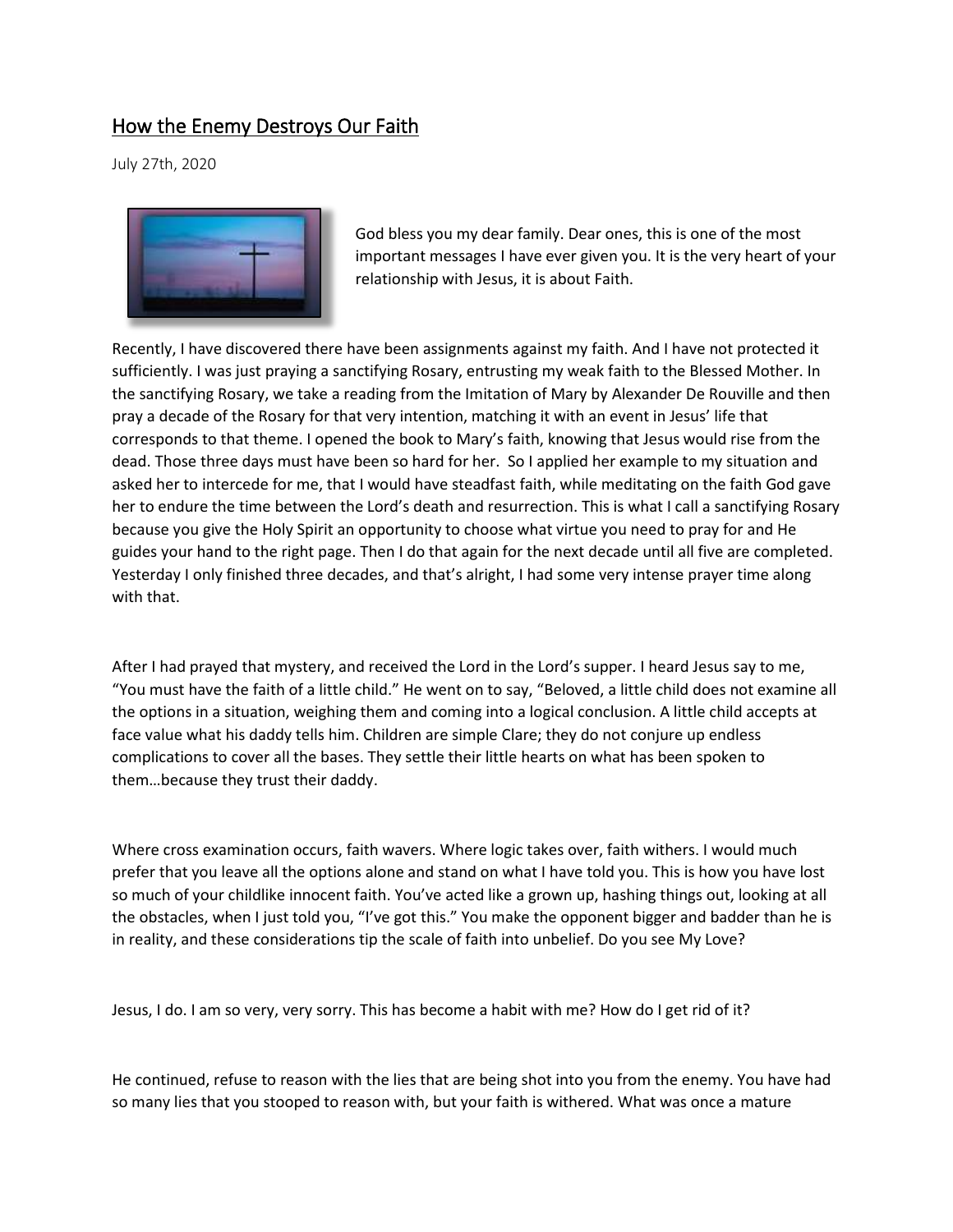mustard tree in full bloom, with flocks of doves perched, and happily nesting, is now a dried-up old bush, withered, worn, and unrecognizable. This is one reason why you have struggle to get to your music because underlying all of this, all of the busy work and responsibilities, a withered tree of unbelief. Not vital and vibrant the way you were when you first began to play music. Over and over again, different obstacles emerge, they are gathered together in the scales and out weight the simple words I gave you, "I've got this." And what I said before still stands, "I've got this." Nothing has changed of what I said. Each time another obstacle is presented to you, I have already prepared the solution.   

So even though the enemy brings in new obstacles, My answer to you is still, "I've got this." It's the rain guys, I prayed for it and the Lord has faithfully brought it. That's the funny noise you hear in the background. Jesus continued, you see, what the demons are hoping for is that you will size up things like time that is left to you, problems with building, problems with people helping, worries about war and resources, sicknesses and things beyond your control. They are throwing these stink bombs into your mind in hopes that you will become overwhelmed with the opposition and give up. Do you see this Beloved? Are you understanding Me? This is precisely how you have lost your strong faith, you reasoned with the enemy instead of shutting him down.

Just think of all the energy you would have if you'd ignored these things and returned your heart and mind immediately to what I promised and declared to you and then just went onto your music. Rather than trying to examine all your options. You see, these things drain you of incentive, energy and leave you overwhelmed in a pit of constant questioning and refiguring. And the worst part of that, is that My promises to you make no sense at all in the face of these obstacles, so your dreams shrivel up under a load of slimy lies burying you in the darkness of this world's reasonings. Do you really suppose you can be inspired in this kind of environment? Of course not.   

To be inspired for music you must have a much higher reality, a reality that God is Who He says He is and every word and promise out of His mouth will come to pass…that I am Who I say I am, and all I have promised you will be accomplished. You see, My People are crushed with burdens they have allowed the demons to inject into their thinking. As a result, most people lose the vision for their lives that I promised them, then they settle…they go back to the world for a luke warm cozy life, free from variables that can only be solved by Faith in Me.

Oh, My dear, dear ones, you think too much. You place too much weight on your own logic. That is why you are failing to rise up and live the dreams I have promised you. Do you remember Thomas in the film series, The Chosen? Do you remember how he argued with Me and indeed was even scornful of what I could do to solve his serious problem? He just could not wrap his mind around Me and watch in childlike faith. He was use to solving his own problems, just as he complained to the young woman, "There are only three containers of wine! I told you we should bring another in case one was broken on the journey." And she in faith replied, "It will be okay, you will drive carefully." And of course, all three jars got there intact.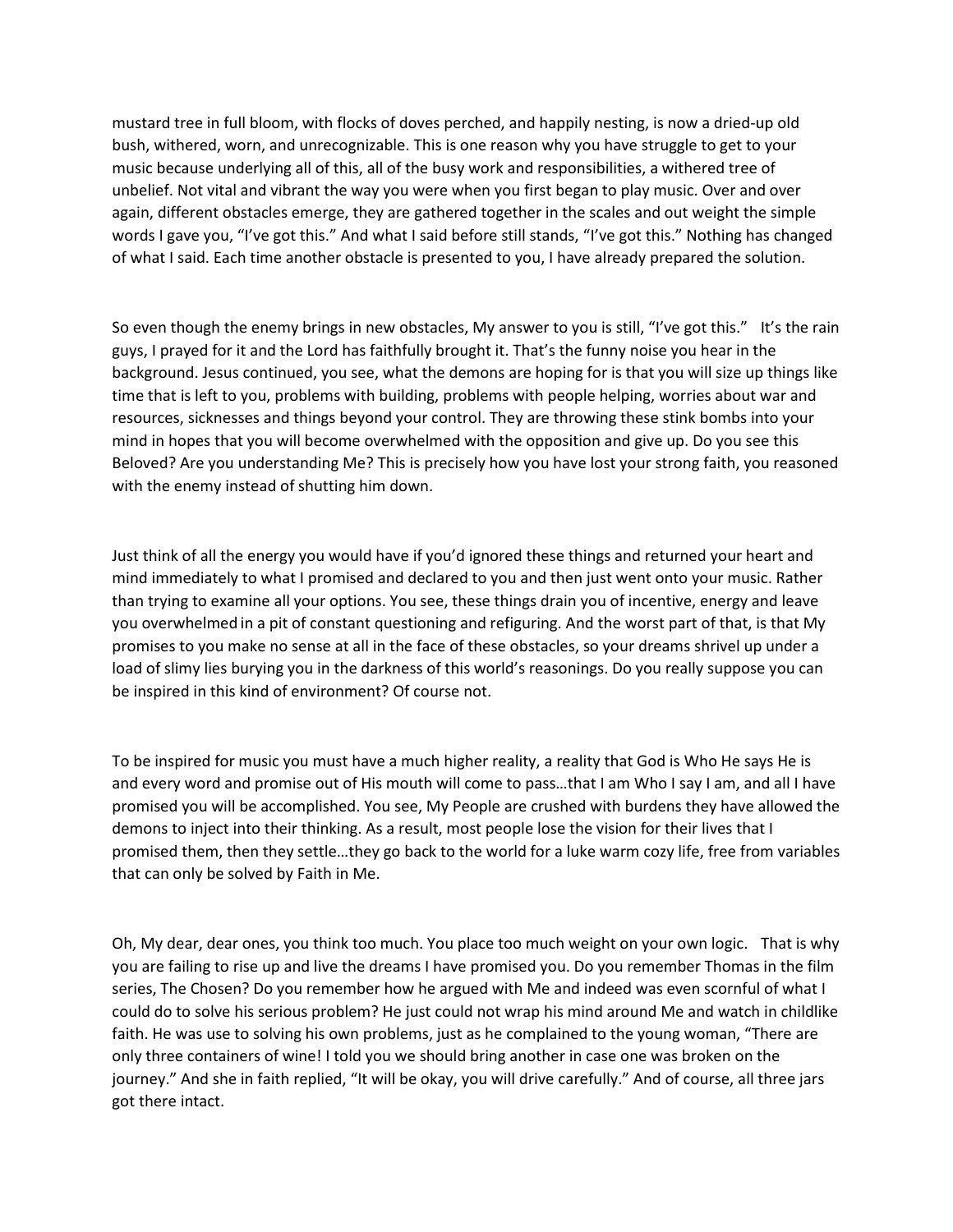Thomas was used to being very responsible and providing for all possible situations. He did not conceive of the idea that I might show up and rectify any shortage. That was the furthest thing from his mind. Yes, that was reasonable to him, but look what happened to him, the kingdom of God was upon him and he scornfully took exception to My intervention. This is precisely the way My people act when faced with seemingly insurmountable obstacles. You see the demons have a Ferris wheel full of faith killing devices, tailor made to your thinking, temperament and situation.

One bucket is full of threats of war, another full of threats of sickness accompanied by lying symptoms, another is sensational news personalities and pastors, broadcasting fear, fear of comets, fear of earthquakes, fear of drought, fear of viruses, fear of financial collapse, fear of the rapture, fear of revolution and riots. Yes, these Ferris wheel buckets are loaded to the brim with threatening information, and if one doesn't work today, they try another one, then another and another, which takes your attention off of Me and what I am doing in your lives, and so you scurry down the rabbit hole of unbelief.

I want to inject something here, interesting and noteworthy, I drew a card from my 1,000-card file and it said, "Do it anyway." Wow, that card was so anointed, but I didn't know why. Now, I understand…." Do it in spite of the fact that you have so many factors against you." In other words, ignore the negative suggestion and keep moving forward. That card is tremendously significant because it attacks the enemies head on. They say "You can't because…" and I say, "Who said that? Oh, it's just you, a scrawny lying demon!"

And I am saying, "I'm doing it anyway…God said it, that's good enough for me." And my afterthought is, let the demons pay for it…give them an assignment that is really hard like, "In the Name of Jesus Christ, you demon who said that, I command you to go back to Hell and preach Jesus Christ is Lord and His Mercy endures for all men forever, for a month. And then I ask the Holy Angels to please enforce this." And I got to tell you it really, really works. This has been shown to father that it really works. They hate that because they get such ridicule and contempt from those in Hell. It's the worst thing they can do.

Jesus continued, "I wish you My People were more concerned with personal sin than any other threat from the world. Because if you live a righteous life, loving your brother, forgiving and following the commandments, if you give to the poor, practice self-effacement and humility, and refuse to judge your neighbor, I will protect you. There is no need for you to complicate your lives worrying about tomorrow, worry more about personal sin and when you need to be warned of a situation coming, I will warn you. You will feel it deep in your inner being and it will prompt you to act accordingly.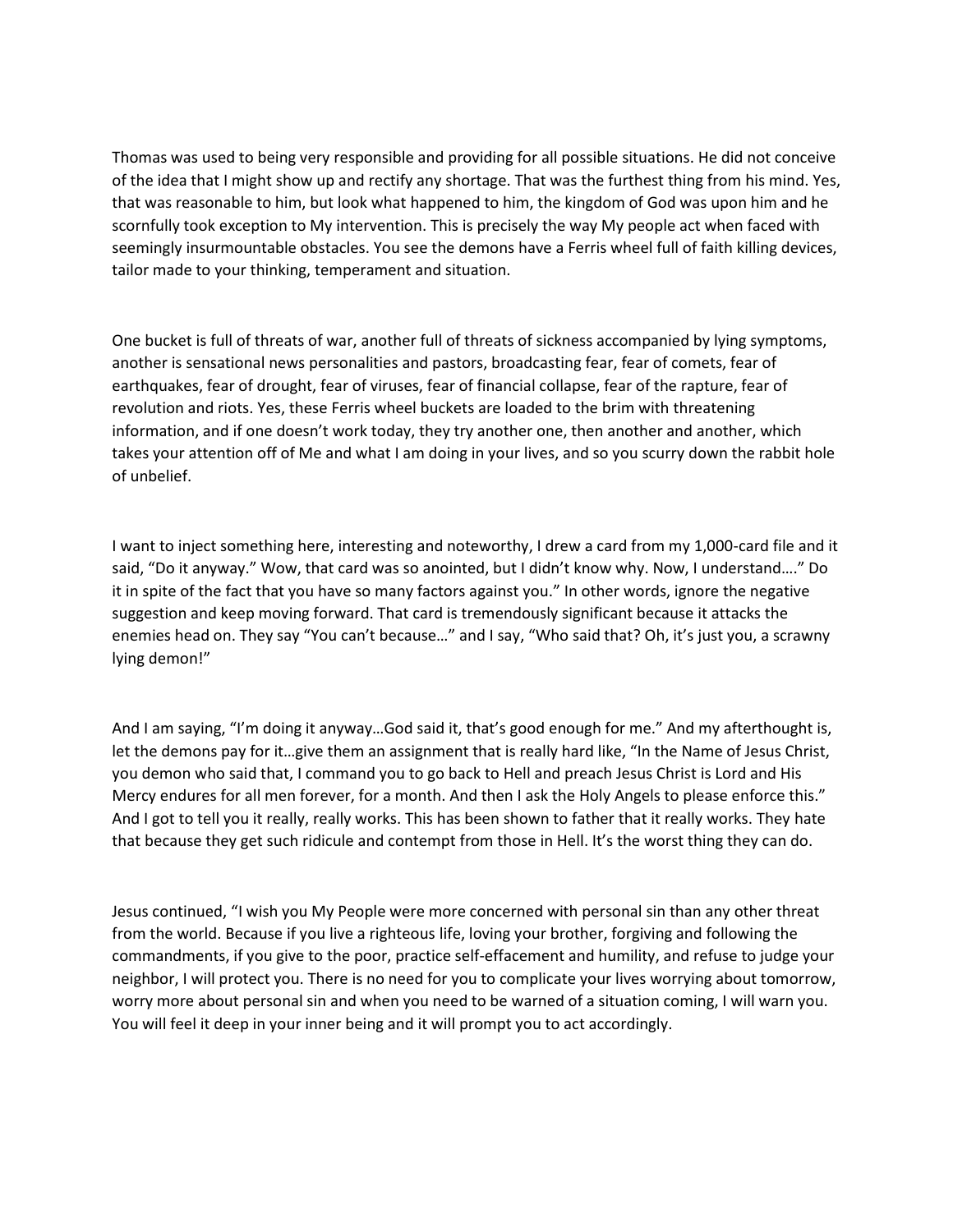So now I must tell you, these assignments against your faith are universal, they have been poured out like a tarry mess, all over the Body of Christ. And only those who have childlike faith, are holding onto their missions, their callings, and staying in the saddle, because they know I will come through and they needn't examine all the nay saying, or justify what they know I will do with them. They are standing and renouncing the enemies lies.

So, My Beloved, and all of you most precious heart dwellers, if you have persevered with faith like a child, I say to you bravo. Keep up the good work. If you have fallen into despair and overwhelm, repent and refocus on Me alone and all I have promised you. You must bathe in My Grace to remove the tar of unbelief and doubt from your beings. Then you must maintain it. Stand up and fight, renounce even any suggestion that negates what I have promised you and refocus on the holy work I have given to you, get busy with it.

My Clare, this is what you must do, you must bathe in My grace and repent of your unbelief … throw off the dump loads of lies the enemy has been covering you with day after day after day…for years Clare. Not for months, for years. Is it any wonder My Beloved that you are still standing? And that is why I asked you to list the seemingly insurmountable obstacles to this community's formation, and how I provided miraculously. You must do this My Love, even tonight, do this now to be strengthened for your enemies stalk you as lions stalk and you cannot afford for one moment to let down your guard.

OK Lord, I will do it, right now.

That's My Bride talking now. And I am imparting to you the special grace of defending the words of truth, the promises, I have spoken to you which will come to pass because of your faith.

Thank you, Lord, I am so grateful for this understanding of how my faith has been so damaged. I repent of my pride for ever thinking and reasoning with the world's ideas and the demon's logic sent deliberately assigned deliberately to discourage me. Thank You, Lord.

My Bride, My Beloved, all you ever need to do is ask, and I am eager and happy to teach you and Our Family these strategies. I bless you now with the graces necessary to defend the truth, to stand on it and to act on it. Amen.

### To My Lonely Brides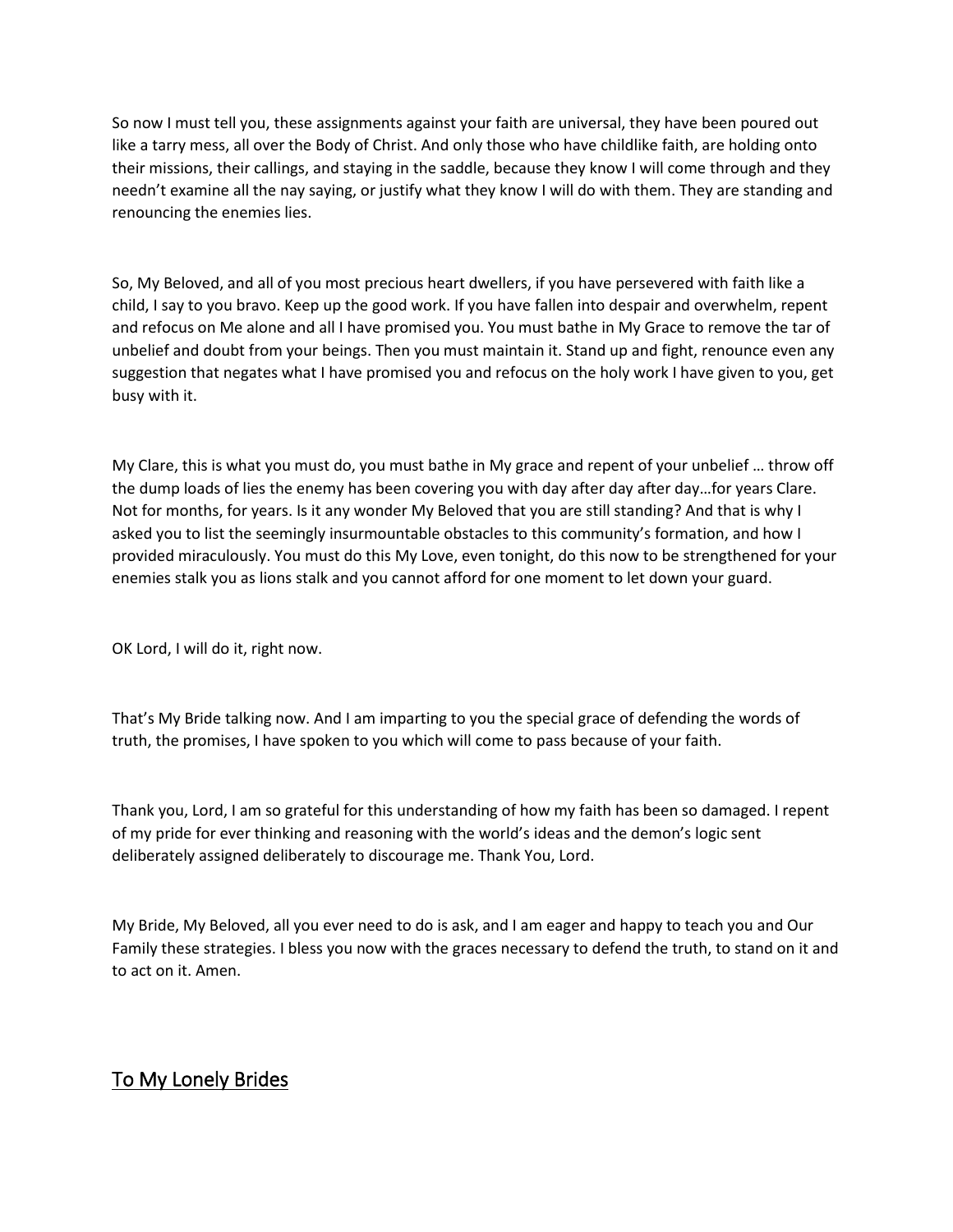#### July 28th, 2020



Hello brothers and sisters and YouTube family hope you guys are being blessed.

After receiving the Lord during the Lord's supper, I came before him in adoration after prayer to sit and hear if he had anything to say. It has been that same somber feeling between us now where he seems very

quiet.

I then saw an image of Jesus resting his chin on one hand as he sitting down leaning looking outside of a window as if he was waiting for someone, but he looked sad and deep in thought.

#### So, I said,

My beloved Jesus you seem more quiet than usual today what is on your heart?

#### Jesus began,

*"I am still waiting for my brides to respond. Many are still fixated with the world, affections and its allurements. So, I sit like a lover waiting for their spouse to walk in the door any moment hoping that this will be the day she comes running through the door into my arms to embrace her, hold her tenderly and tell her how much I have missed her and love her. So, I too must wait, but I am waiting with expectancy my*  little ones. I know at time is coming very soon where many will get sick of the world and come back home *to me. To my lonely ones those who feel a keen sense of loneliness and dryness even as your still pursuing me don't give up beloved. I adore you and I am pleased with you seeking me despite the demands of your family and the many distractions you have to resist and cut through just to spend time with me. This is a cross I am allowing you to carry because I know your heart belongs to me and just because you feel dry it won't draw you further away from me, but quite the opposite as you continue to seek me until you find me. Many graces are being released on souls right now who are in need of refreshing, watering and of my tangible presence so that I don't lose them to other allurements. That's why I have allowed this my dear ones so please endure a bit longer and know that I am very present with you. Holding you tenderly, everytime you come in my presence no matter how late or early. Whether people are around you or not I am there, but I am continuing to mature you. Don't allow this to cause you to become wayward in thinking because you don't feel my presence. I am closer than a breath away. When you can't seem to sense me just say in your heart "Jesus hold me" and stop for a moment. Imagine me right there holding you because I am. I carry you tenderly in my heart beloved faithful ones. It's your fellow brides that I am grieving after who need the graces to be drawn back home. So, in the moments of dryness remember I am giving the grace to another. Pray fervently for my other brides lost in the world, but as a loving spouse I won't leave you too long high and dry. Set up a date with me and see if I don't show up. Beloved share your experience we had last night with them as we went ice skating"*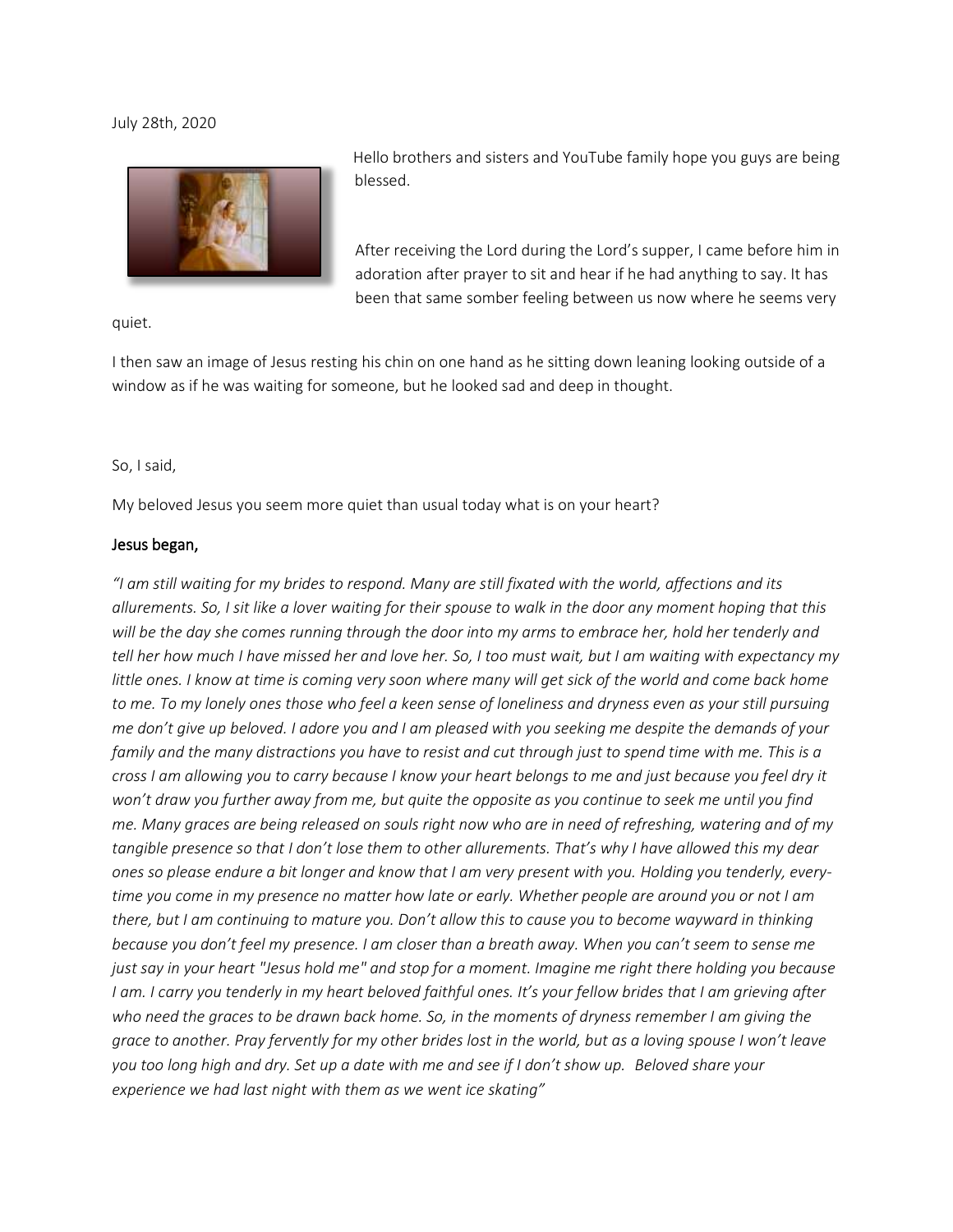#### I said,

#### Wow, okay Lord

Well family, Father Ezekiel called me last night saying Jesus wanted to ice skate with me that evening. I was busy working on the channel again and thought that would be cool. It's been so long since I have actually seen him with the eyes of my heart or had an intimate moment like that besides when he told us to plan our wedding which was months ago. So, I worked, and worked thinking I will do that after I am finished however, it was about 12 am once I got done. I began thinking I bet Jesus is so disappointed or hurt because I left him hanging for 3 hours just to get some work done. In the past with me and Mother Clare it hurts him when we keep him waiting for other things. So, I thought he would feel that way however, I still made an effort to meet with him. I slipped into bed and put some soaking music on and decided to stretch my faith to try to see him and meet him at the skating rink. I saw myself in a maroon short dress with tights and white skating shoes looking around for him. Then I felt someone rush up on me so close from behind almost bumping into my back. It was Jesus, who then grabbed my hands and whispered in my ear "I have been waiting for you "as he held my waist twirling me around saying "lets skate!" He was about 18 years of age and so was I as he was dressed in a white blouse and black tight pants with white skating shoes. It was such a wonderful time as we did all sorts of tricks on the ice that I had always wished I could do. Then at some point we were both lifted up off the ice into the air. I was so scared at first and held onto him so tightly as we went up and up. Then as I looked down, we were high up in the sky among the stars as he let go of me and began to skate in the air. I was at first frightened because I had nothing to cling too then as I eased up, I realized I had perfect balance. As he skated glowing lights traced his every movement. So, it became a beautiful light show in the sky as he was skating in the shape of a hearts around me. Then he beckoned me to come as I picked up my legs hesitantly in the air. I glided with such ease as pink and yellow lights traced my movements as I skated with him and around him as well. It was just beautiful. Then I embraced him so tightly telling him this was my favorite place to be right on his heart as I closed my eyes in this most magical experience and when I opened my eyes we had floated back down on the ice. I didn't want to move from that position of embrace with him and Jesus read the thoughts of my heart. So, we just began to move on our own. He wasn't skating, I wasn't' either, however we were moving. Twirling, around, side to side just holding each other on the ice in that position of embrace. As if a force was moving our skates for us. It was a wonderful and I haven't experienced that in so long. So, thank you Jesus for that grace last night!

#### Jesus continued,

"Y*our welcome beloved I needed that too, I truly did. I need that from all my brides if you would continue to come faithfully and endure the midst of dryness, I will surprise you and visit you with such consolations. Don't give up coming to me and know the graces right now are needed for my wandering brides in the world. I would also like to encourage my faithful little ones to pray the stations of the cross every Friday. You all are in a season of much suffering and I know many of you are weary this will strengthen you to untie yourself with me and endure with me patiently the crosses I have given you to bare. I love you my little ones and continue to pray for my lonely heart that is waiting for my lost and wandering ones to come home. I honor your prayers and sacrifice for them"*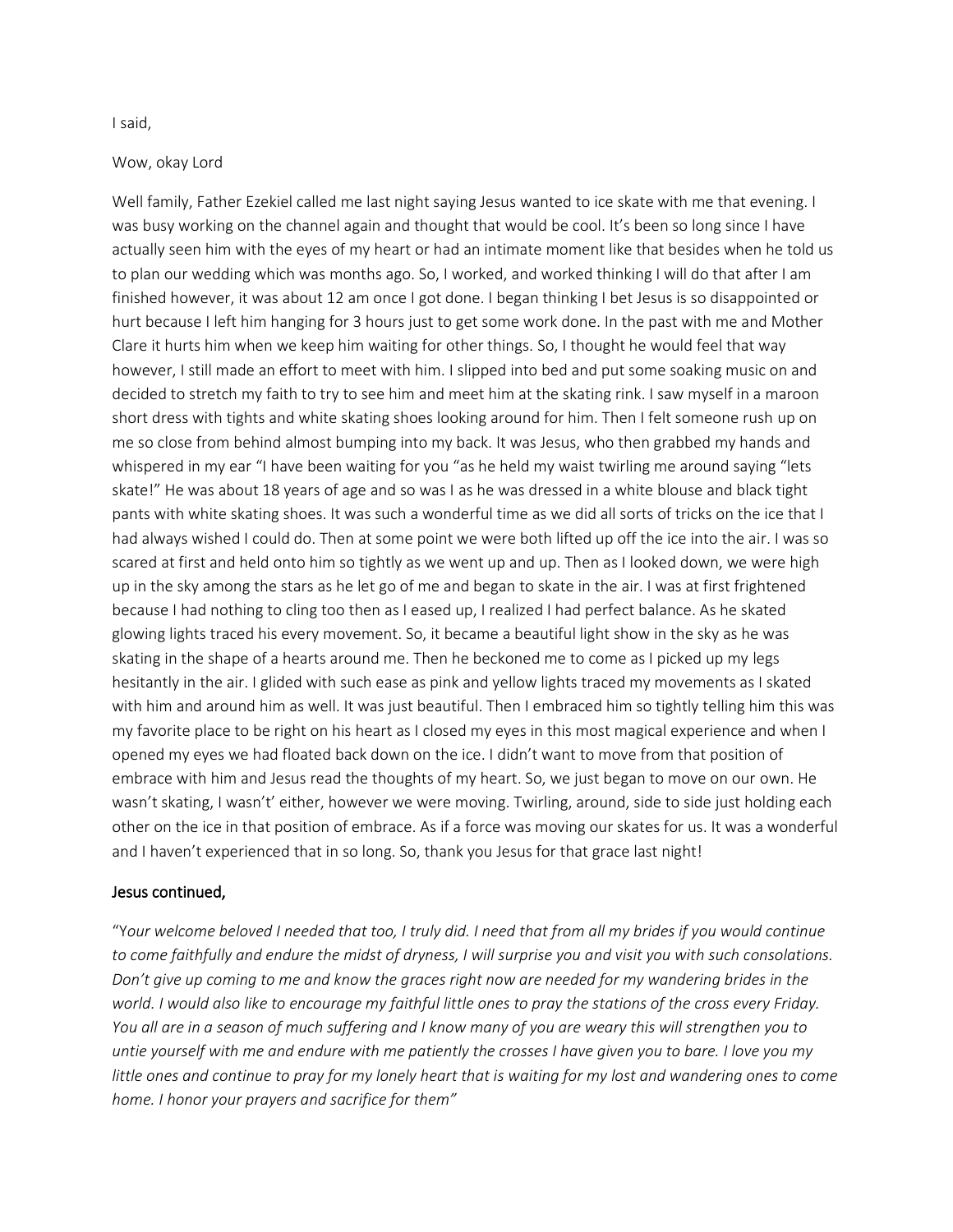FB-Mary Elisha

IF YOU WOULD LIKE TO DONATE TO THE MISSION CITY OF GOD IN GHANA I now have a Go Fund Me account for those who can't donate on paypal Go Fund Me account[: https://www.gofundme.com/f/missioncit...](https://www.youtube.com/redirect?q=https%3A%2F%2Fwww.gofundme.com%2Ff%2Fmissioncity-of-god-community-in-ghana%3Futm_medium%3Dcopy_link%26utm_source%3Dcustomer%26utm_campaign%3Dp_lico%2Bshare-sheet&event=video_description&redir_token=QUFFLUhqa1Zfdjl6WV83TGE1ZTRtZ0pMVGMwYmlWcEJKZ3xBQ3Jtc0tua3RLS2QxRl81RUtrWW1qYTI2bmFNRnh4YmMzMmR0UVF0UGl6QVVLZEJHeXJUVDhEQWxIWTNrLVlfeENtR1dWbUJhSlY3Q1psaWxzbHJlaEVDNEk0amowa1FxYXZQc194Wi03V2paQloxSmx0TTQzUQ%3D%3D&v=La06L9FNn9w)

If you would like to donate towards the mission City Of God: Sacred Heart Refuge in Ghana or to this ministry **AQ♡** 

Follow this link to pay pal

[https://www.paypal.com/cgi-bin/webscr...](https://www.youtube.com/redirect?q=https%3A%2F%2Fwww.paypal.com%2Fcgi-bin%2Fwebscr%3Fcmd%3D_s-xclick%26hosted_button_id%3DCVYBNCG3XNRX4%26source%3Durl&event=video_description&redir_token=QUFFLUhqbXZQdUJubmdFeVk1OWtnM2dhZHRtWFA0NWY2UXxBQ3Jtc0treXpRZjF6b2g1V0VVam03a1BFbXlZak1FeVlxMWRrNWc1ZXo0QXdwdGFWVF9fejVxVWM3Zk0wWlZsRElXZ1dPakVGY0hrelJpLXloV0ZVQjlmMmNPZWxUQzg2UmNtbjAxdDdFYXNHbE1EZXNQNnJvcw%3D%3D&v=La06L9FNn9w)

For more info & messages Heartdwellers Ghana-From Jesus With Love Ministry visit website: [http://fromjesuswithloveministry.org/](https://www.youtube.com/redirect?q=http%3A%2F%2Ffromjesuswithloveministry.org%2F&event=video_description&redir_token=QUFFLUhqbHgwQjBOZmpLdXZTUFhqQTVaeFZ6dlBXNWpYUXxBQ3Jtc0tuMTVmWDlpVlBvX1l4dXdLT1p5OUkzZVB6WXk0di1FTGpUX0FFcEx1dkxzdmxKbmR3aHVTazdhSmFpQWlWb2ZKM29GeGFHbnFWSzNWU2pFb0taRjdJdTRxU3VMYXpXdHVVTFVaZW9TaUNfNDRZejk5RQ%3D%3D&v=La06L9FNn9w)

Fb page:@from jesus with love ministry

If you would like to connect with me concerning this mission email at maryelisha@fromjesuswithloveministry.org

or nanao.mfa@gmail.com ♥ 4 \$ \$ \$ \$

Check out other ministry pages

Fb:Preparing Gods End Times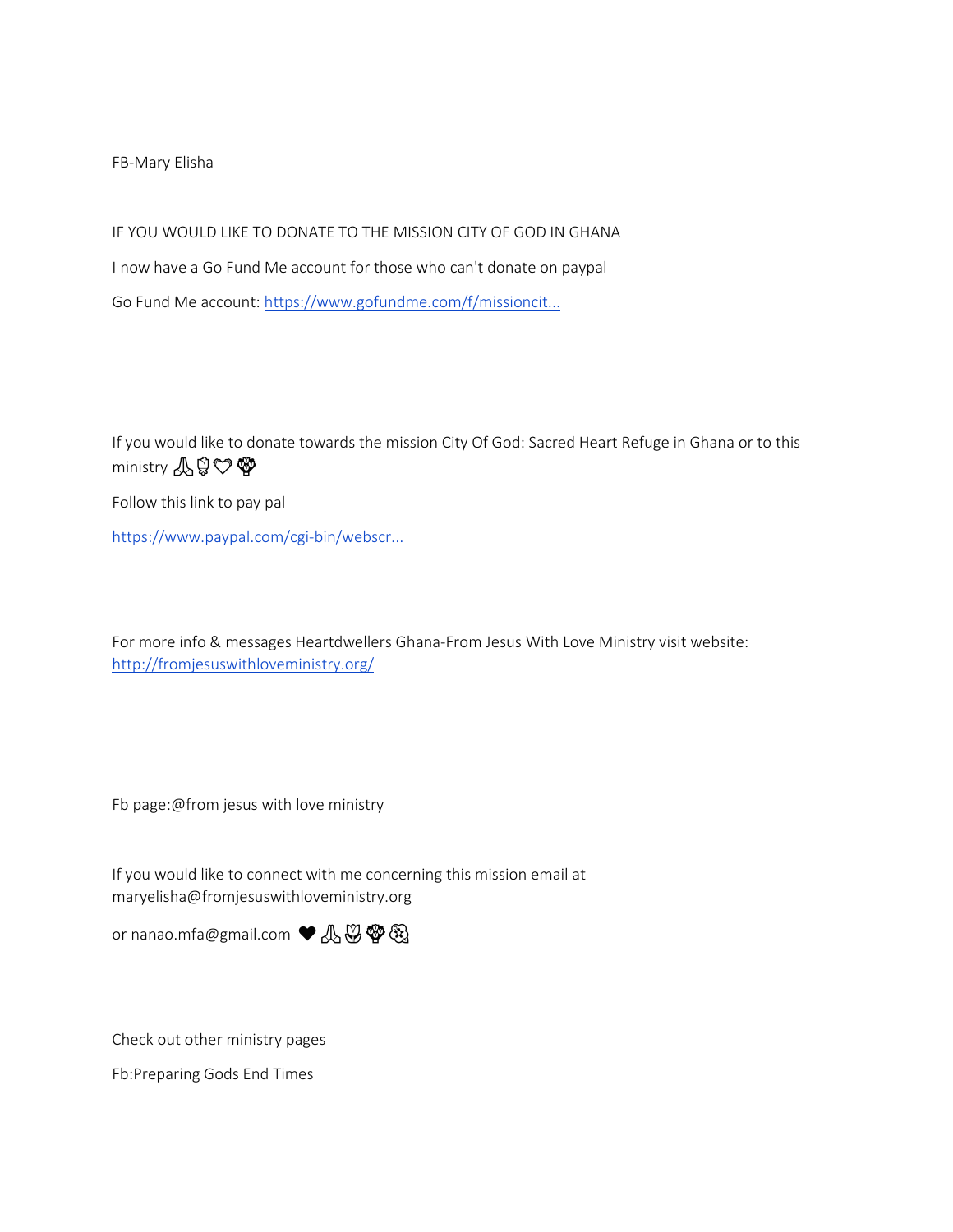STILL SMALL VOICE VIMEO CHANNEL Visit[:https://vimeo.com/user8945167](https://www.youtube.com/redirect?q=https%3A%2F%2Fvimeo.com%2Fuser8945167&event=video_description&redir_token=QUFFLUhqbERyU2c3VjBVWFdyQmpCa0pBLV93TnQ1R1Njd3xBQ3Jtc0ttZHVuTlZiQWMtbFRGcVlnTGpYMUl6WG1GYnhrLXlqbFZ4STdaVzNtZDdLNnlyWl9tLTA2Wlc5b1YzLTY3dFNpOGhxX2xvdTBXRExlMXlXdldocHdJUDB3Z0VZRFNTLVhSSDRXc2lnOGVZSnFwNGd0VQ%3D%3D&v=La06L9FNn9w)

#### Jesus Addresses Melancholy

July 30th, 2020



The Lord's Sweet Love be with you heart dwellers. I'm sharing with you a recent cloud of melancholy that came over the community. We began spiritual warfare and it lifted, but the Lord is addressing at least one way that we get into that state. When I came into prayer and asked Him, "Lord, have You anything new to say to me?" He began dispelling that vague feeling of sadness immediately.

Jesus began, I love you, I love you, I love you…as always and forever. I always want to say that to you because the demons are constantly wrapping you with lies. Beloved I am so tired of seeing My Bride bound under a pile of effluent…that is layers and layers of lies about her character, about my character and how I really feel about her. Oh, how I long to tenderly embrace and clear those layers of lies from her being. You have done valiantly to brush those ugly lies away when you hear them, yet there is so much that accumulates that you do not hear. And that is why I am coming to cleanse you, unwrap these toxic words from your being and put My robe of righteousness upon you, one you will wear for all of eternity.

Indeed, I must do this continually because the Slanderer never sleeps and is a bottomless pit of effluent. Sweet Clare, you do not see the damage they do, but you do feel the melancholy, and that is the inevitable result of these filthy wrappings. How I long to remove every single vestige of condemnation from you. By the way guys, effluent is a like what they process at a waste treatment plant you know what they flush down the toilet.

Jesus continued, understand My Love, this is the way they bring others down to the pit. They so saturate them with lies that the soul collapses under the weight believing themselves to be reprobate. You see the lies weaken your resolve to persevere in good. You begin to say to yourself, "What's the use? I might as well give in to this temptation and obtain a little comfort, since I am already so filthy before God." By continuing to do this they lower your resolve along with your sense of righteousness. You begin to feel so badly, you gravitate towards the things that bring you comfort even though they weaken your spirit.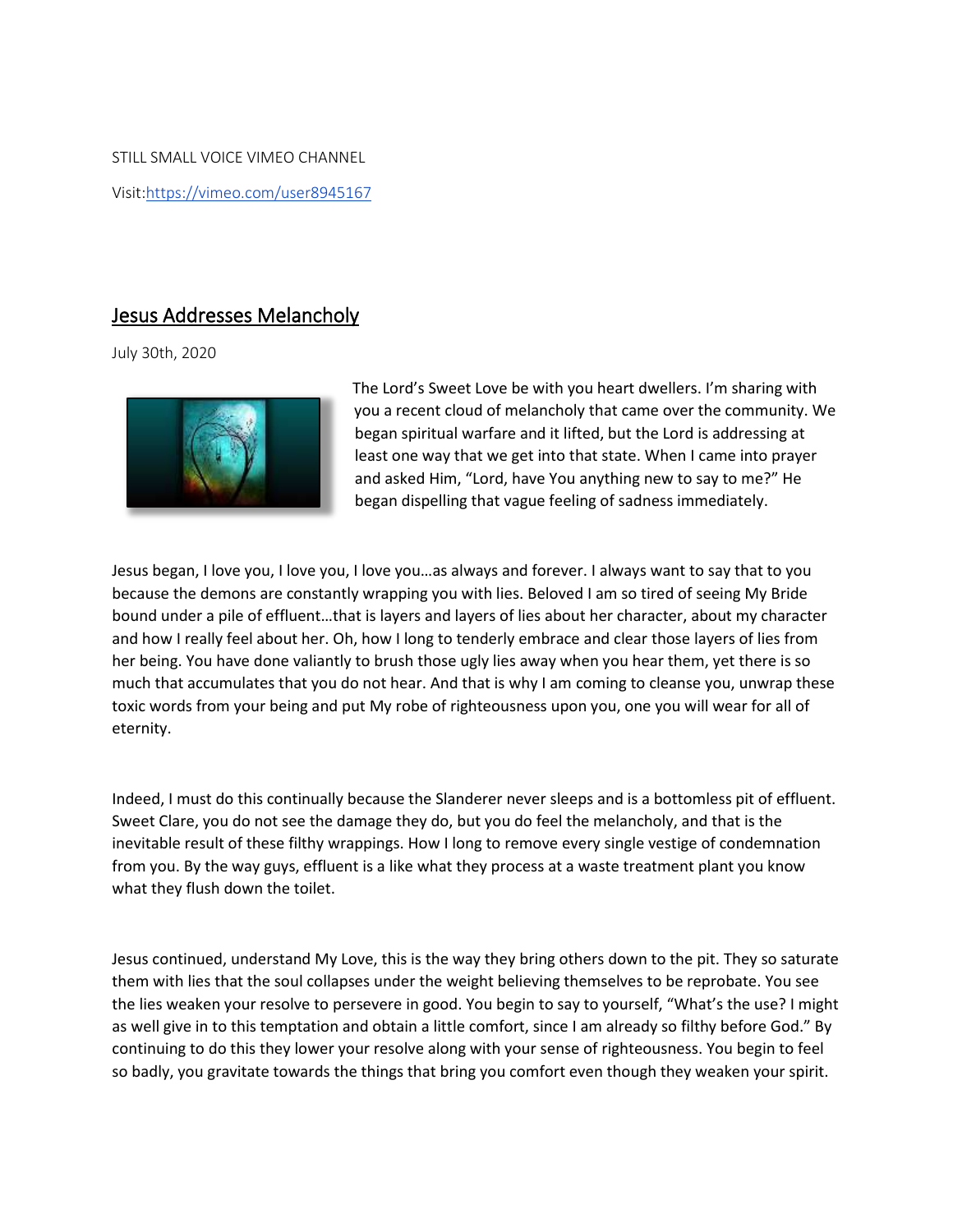This is the constant job of the lying demons. Demoralize a soul to the point where they feel so helpless and weak, so reprobate, they see no point in persevering in sacrifices. Demoralize the soul lower and lower and lower until they are convinced, they are bound for Hell, so what is the point in abstaining from something that will at least provide them with a little comfort, now.

My people, you must be much smarter than the enemy. That is why I encourage dwelling prayer. When you dwell in My Heart and I dwell in yours, I wash away the filth of those lies, I take the rags of condemnation from your body and replace them with a garment of joy. Please stand convinced that these deep melancholy moods and condemnation, are from the enemy, then quickly reach out to Me to bring you back into reality.   

Here I bathe you in perfumed waters, even as a virgin is prepared for her King. I caress you with the aromatic herbs of forgiveness, appreciation, well done, compliments well deserved. Yet even then your sense of who you are is so damaged that you often reject them, even as you did today when I gave you the card that said, I shine forth from the throne in your heart. You could not receive that, you felt rejection of it immediately in your gut, and dismissed it as a mistaken card. Let Me assure you, it was no mistake and the very words you are speaking now are filled with that glory, which will be absorbed by those of a right intention, who hear them.

Now I am telling you, I am shining forth from My throne in your heart though you don't receive it. More than half of the labor I must exert to reach a soul is convincing them that I truly want to speak to them, I truly love them, I forgive them of those things that ride on their shoulders constantly beating them with guilt. The demons know full well that a soul who feels condemned cannot open their spiritual ears to Me.   

Souls see Me as so high and holy that they believe they are unfit to hear from Me. Yes, I am high and holy, the most Holy One, but My love for them is far greater than any sin they can commit. My love is everlasting and long suffering, no matter how dark the sins, I will receive the very worst sinner into My Heart and wash them clean, injecting them with new life, new hope and a future to look forward to.

So, you see, much of what I must spend my time doing is undoing the lies they've heard all their lives about how unworthy they are. My Dove, once you realize that it is not your holiness that begets My Love, but My Nature is so filled with love it cannot contain itself and it must spill out into the world and inebriate, cleanse and make new the repentant soul. Repentance is the key, one who is truly sorry of their failures and ready to change, for such a one, My Heart bursts forth with love without measure.

My blessing and eternal love is upon you now, take it all into your being, for you are Mine Forever.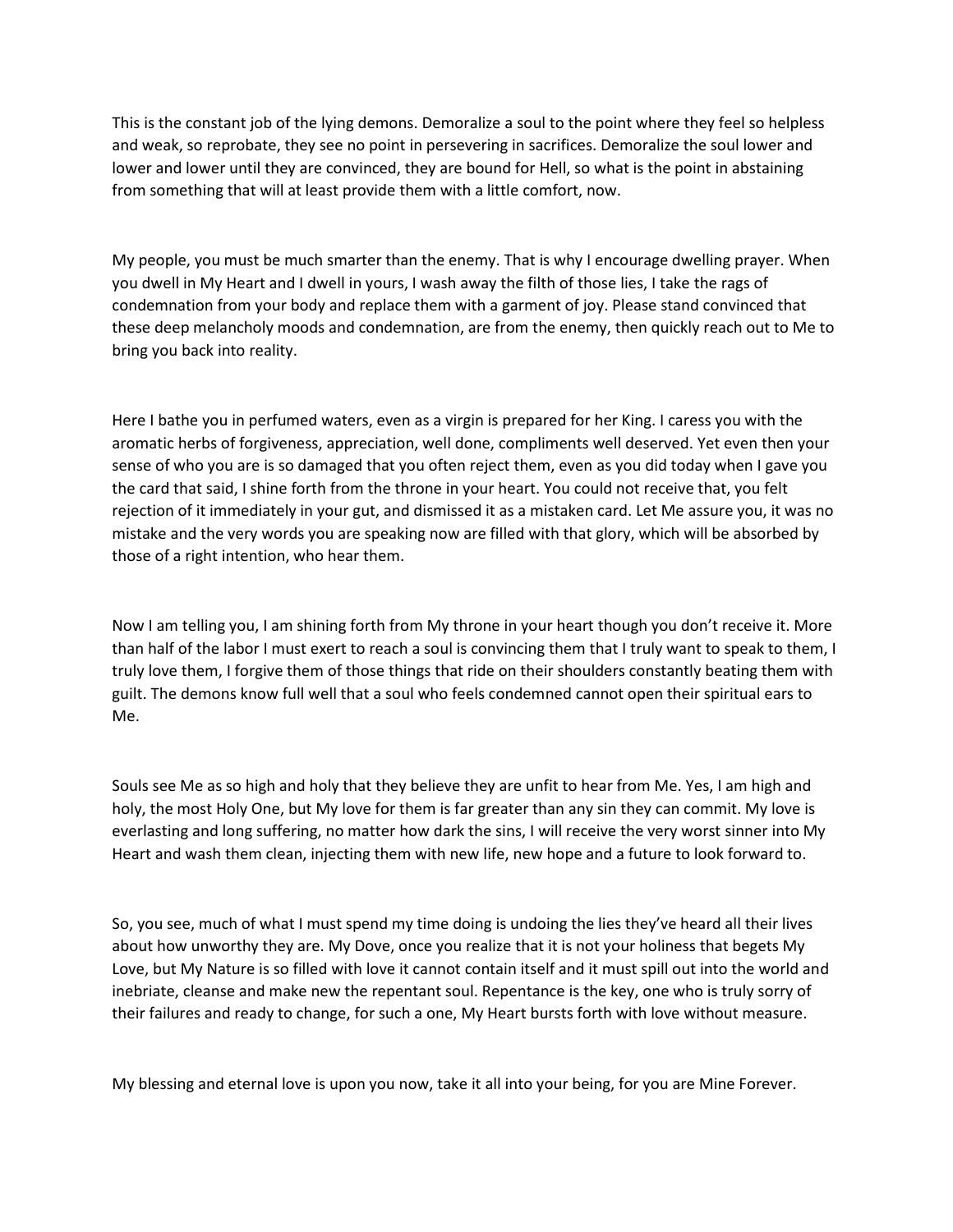### Communion-My Fullness For Your Weakness

July 31st, 2020



The Lord Jesus bless you with His Wisdom and Love, that you may know the depth of His caring for you, and listen for His voice, which He longs for you to hear. Amen

Dear ones, I have found myself in abject poverty of motivation and clarity of thinking, and I've been crying out to the Lord to deliver me

from this state. Today after I received Him in the Blessed Sacrament, I listened for His voice. You see, this is the time He seems to speak to me most clearly, so I spent my time thanking Him for the gift of His Body and Blood and waited on Him.   

He began speaking very faintly, kind of like hearing a whisper from another room, but I recognized that whisper and began to write down what He was saying. Mind you, I was in a pitiful state, but when I received Him, the thought came to me to receive all His virtues and strengths in His Body at the same time.   

Then He began to speak, I am picking up where I left off yesterday. All that you have need of is right here in this host which appears to be only bread, but is truly My Holy Body. I am fully present to you with all the attributes of My Being that you need to fulfill Our dreams. Everything you need Clare, is right here in Me, in your reception of Me, those qualities you need and draw upon are imparted to you by faith. It is true, this IS My Body, this IS My Blood, Soul and Divinity, under the appearance of a host. It is truly Me and therefore, you can draw freely on all the attributes of My Godhead, as you need them.   

It is by faith that you perceive Me in the Host and it is by faith that you receive all that is Me, that is needed by you, in this Host. How sublime is this mystery. I need you to apply this to everything, not just the messages. Apply this to music, apply this to understanding souls, understanding being standing under the tapestry that is a soul to see all the different combinations of threads, woven skillfully together in their mother's womb. I am the Master Weaver, the Master Musician, the Master of all your needs Clare. You have only to believe. Do you believe?

Yes, Lord I most certainly do!!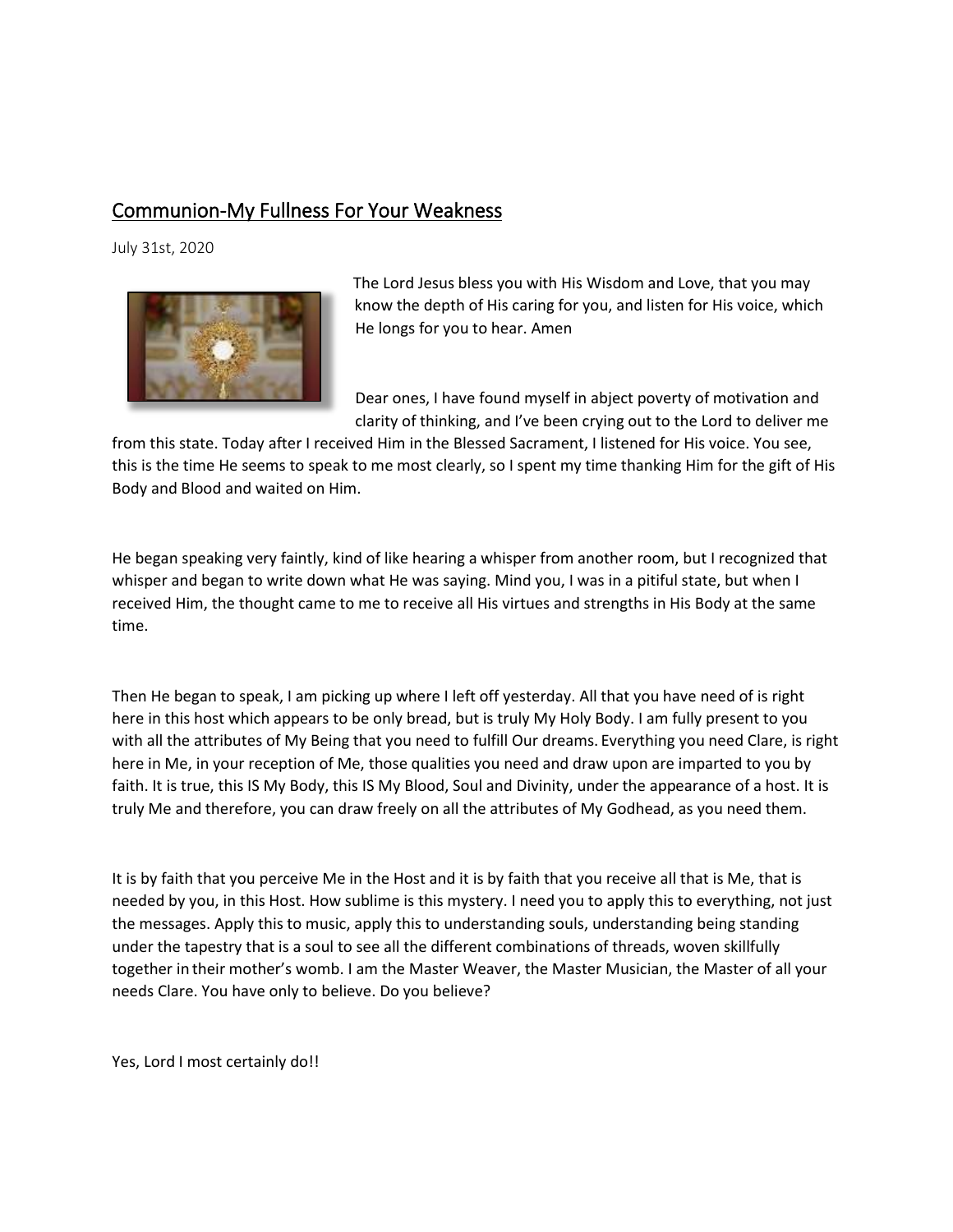Good, then you are not on your own anymore. Not when you are thinking, singing, making music, praying, everything you do, you can do as I do by calling upon, and drawing upon the fullness of Me in the Host. How wonderful is that?

I want you to begin to practice that because you and all My people have gone for too long not seeing what you are consuming when you receive Me in the consecrated host. You are far from understanding the consequences of this, and now I am bringing that to a close. I will illuminate you daily by receiving Me in complete trust that I am imparting to you the wholeness you lack for your life's work.

Satan has hidden from men, the very nature of the consecrated Host, however when he sends his servants to steal the host, he is well aware of what he is doing and what he intends to do to Me. He knows, but has blocked the knowledge of this by clever lies, causing men to lose this most valuable sacrament. Now it is time to restore this to My people. You have seen it, there is a movement of Evangelicals returning to the early church and seeking ordination.

Why? Because My Spirit has moved in their hearts telling them consistently, "There is much more." And so, they have gone on a quest to find that, and are finding it in the Orthodox and Latin churches. Although the corruption is rampant, they have connected with the pure stream and are learning the great mysteries of old, the sacred practices stemming from the time of the apostles.

For two thousand years, so much has been stripped, but so much is being restored to those who feel the need to go deeper into the faith and discover what has been removed. In this day, in this hour many are searching. I have called you and Ezekiel to be a bridge into the true faith I established in 33 AD. I have called you to remove the myths and lies that surround My Church, and to mine the gold of truth, deeply to bring forth the Remnant. This is not an easy task because so many lies surround My Church, and evil men have for the most part, taken over and forced the true church to go underground.

The teachings I have given you, have been to clarify the true function of the great cloud, the Sacraments, the power of confession and most of all Beloved, the demonstration of power, that I live in you, through reception of My Body and Blood.     

I know how you have been struggling to get back to music, and as you continue to count on Me to empower you through the Eucharist, you will blossom. Do you trust Me Clare?

Jesus, You I trust, it is me that I don't trust.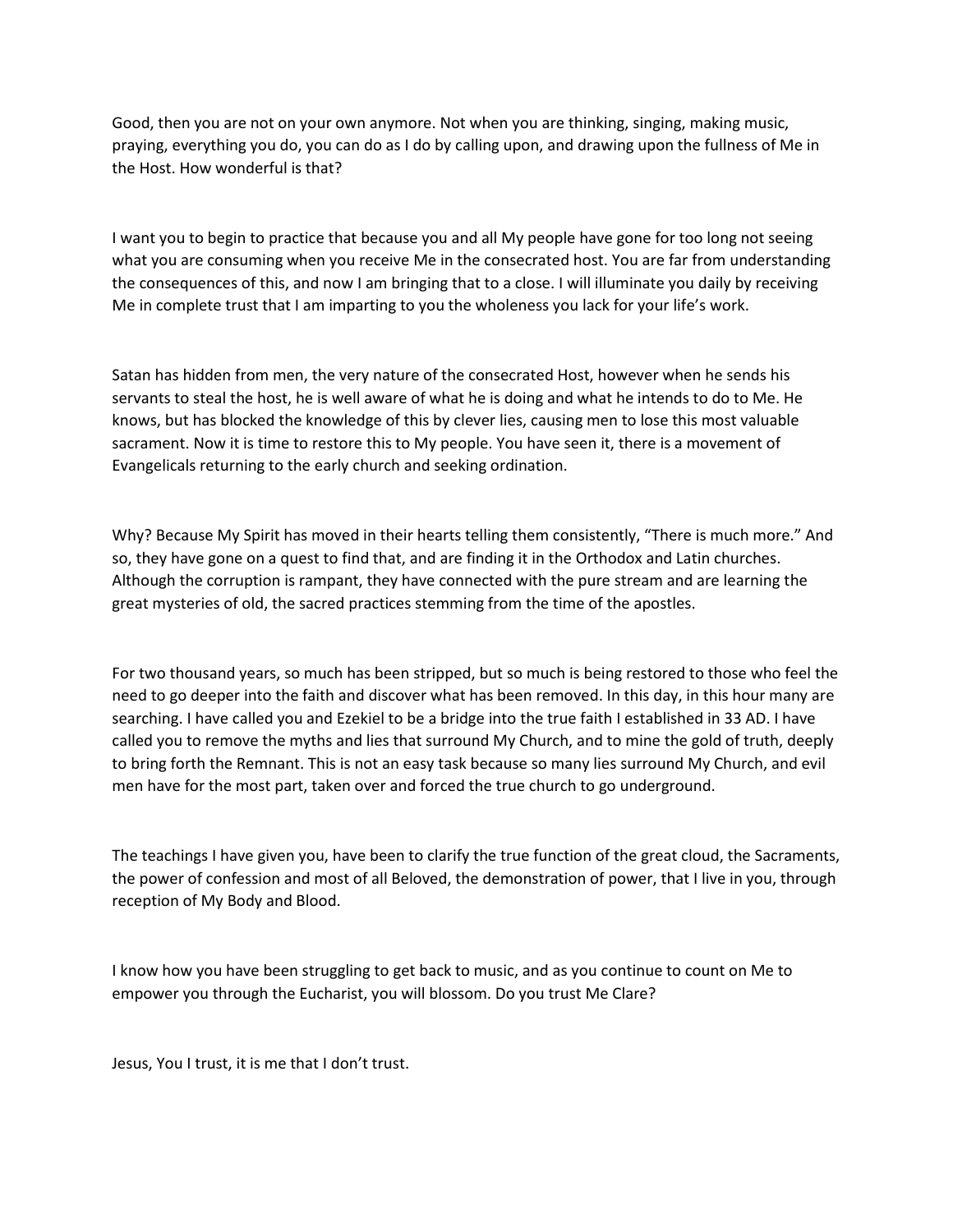Do you believe I can overcome all the opposition that has been sent against you?

Most definitely Lord, I believe that.

Good. Then let us get to work and move out of the mire you've been in, let us return to the joy of creating together, as you count on Me to accomplish this, not on yourself. I am most serious about this. I know how you feel, I know how you feel physically, but I say to you, "Do it anyway…in faith, that I living in you can conquer this mountain before you." Remember what I have told you, if you have faith like a mustard seed, you may say to this mountain, "Be Removed!!!" And it shall be done to you.

Lord, through the Eucharist, I have received YOUR Faith, therefore I say to this mountain, "Be removed! In the Name of my Lord, Jesus Christ."

"Now act on it My Beloved. And to all of you Heart Dwellers who feel as though a mountain is opposing you, I say, receive Me and count on My power to move that mountain."

And I just want to mention that if you are not ordained but want to receive the Eucharist, we do have a communion service the Lord has given us so that you can come as close to receiving the True Presence as possible. Look for the post underneath this video that links to Nebula.com and you will be able to find teachings on many different topics including communion. Understand that it is by the power of the Holy Spirit that the bread is turned into the Body of Christ, and the wine transformed into the Blood of Christ. This faculty was given to the first apostles and those they ordained all the way down to the present time.   

However, the Lord has given us this option for the end times when legitimate priests may not be available…when I say legitimate, I mean those priests who are ordained through the apostolic succession and truly believe that they are consecrating the bread and wine to become the Body and Blood. The idea behind this is that the Holy Spirit may do whatever He chooses to do for a believer that is sincere. But if you really want to know beyond a shadow of a doubt that you are receiving Jesus, find a holy priest and get in line with everyone else, doing what they do. Know that you have just received Christ into your body, as you believe so shall you receive. Spend time thanking Him in your heart and don't bolt out the door, that is very disrespectful.

Please be sure to make a good confession with the true intention of not sinning again, before you receive, He wants to come into a clean vessel, not one filled with sin.